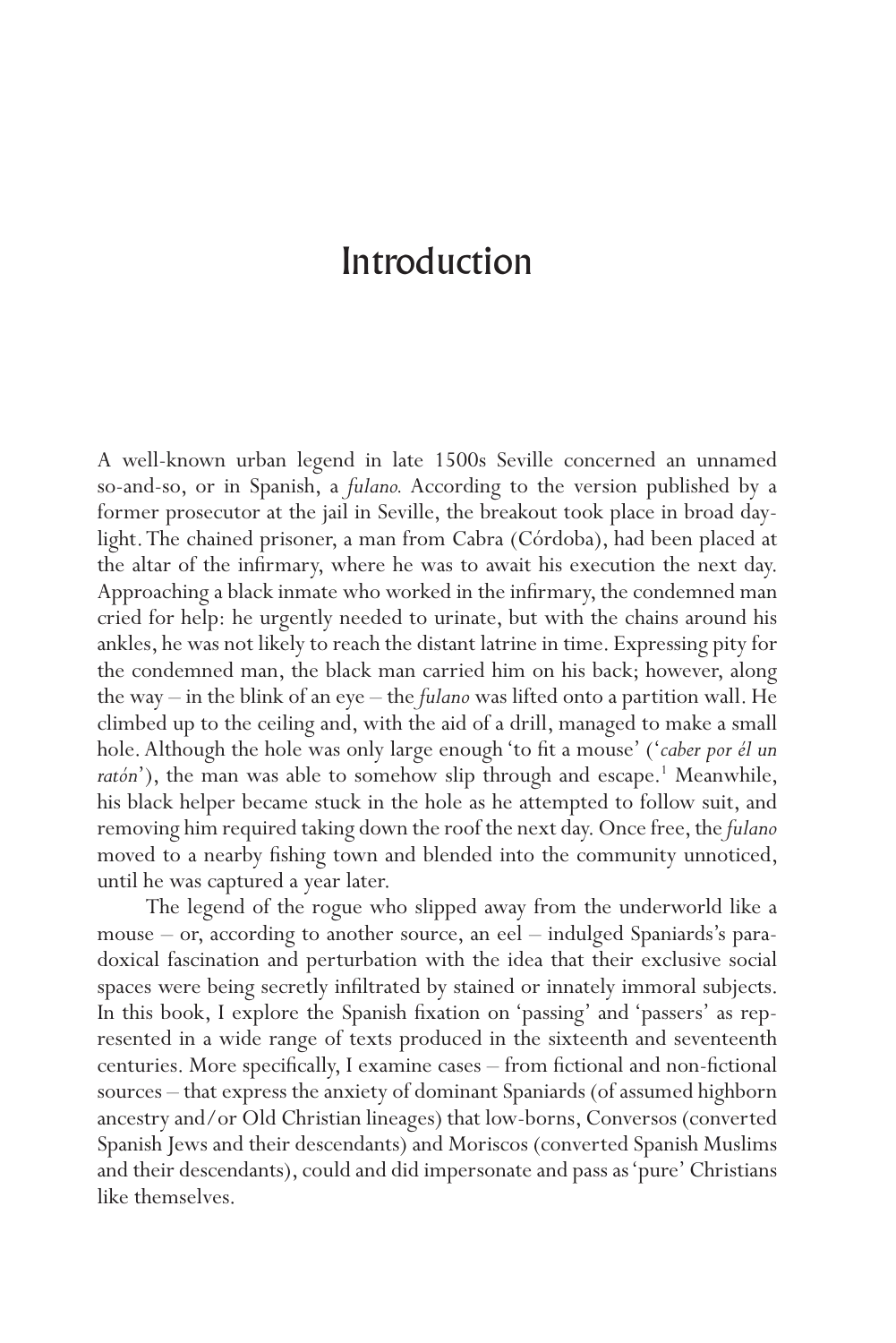According to anthropologist Mary Douglas, societies tend to define as pollution or 'dirt' the elements within their individual community that challenge the validity of the system that places structure on that particular community. For Douglas, '[t]here is no such thing as absolute dirt', for dirt is simply 'matter out of place'.<sup>2</sup> Whatever might be termed anomalous, ambiguous, and ambivalent within a specific social order is classified as polluted and polluting. In order to create a unity of experience and to enable the avoidance of contamination, says Douglas, ideas and rules are set up to demarcate the polluting components of the social body from the non-polluting components. Especially applicable to early modern Spanish discourses is Douglas's observation that '[i]t is only by exaggerating the difference between within and without, above and below, male and female, with and against, that a semblance of order is created'.<sup>3</sup>This exaggeration is, then, a means for preventing the subversion of the established social order, but it is also a way to maintain the veneer of neatness in cases in which the supposed polluter challenges their predetermined role. My study further pursues the implications of circumstances when dirt, in its personified form, refuses to be contained and crosses over into the territory of the 'clean'. How do those who are presumed to be pure respond to the threat of infiltration? And what are the specific tactics they employ in their attempts to secure their social spaces and identities?

Passing or deliberate identity concealment is a concept that Barbara Fuchs brought to the study of Miguel de Cervantes's literary production in *Passing for Spain: Cervantes and the Fictions of Identity*. 4 Fuchs argues that Cervantes exposes his audience to the notion of the fluidity of individual identity by producing scenes in which characters impersonate one another's ethnicity, religion, and gender. For Fuchs, the trope of passing allowed Cervantes to obliquely challenge the Crown's attempt to exclude or alienate minorities of Moorish or Semitic lineages from the social/political centres of the body politic*.* More specifically, she argues that the discourses of passing in Cervantes's fiction may be viewed as the writer's response to the official rhetoric of categorising normative and marginal Spaniards by exposing the permeability of identity boundaries. Complementary to Fuchs's book, which is primarily concerned with analysing the subaltern's strategies for crossing traditional boundaries of identity, my study sheds light on how the dominant *reacts* and *responds* to those who are believed to cross traditional boundaries of identity, as well as how they repudiate the very notion of the fluidity and arbitrary constructiveness of identity. Additionally, I seek to capture the representation of human experience from a broad range of cultural expressions (which includes some works by Cervantes): prose fiction, plays, poetry, jokes, aphorisms, and other 'popular' modes as well as official discourses and court records. This approach stems from the notion that representations of social realities and perceptions may be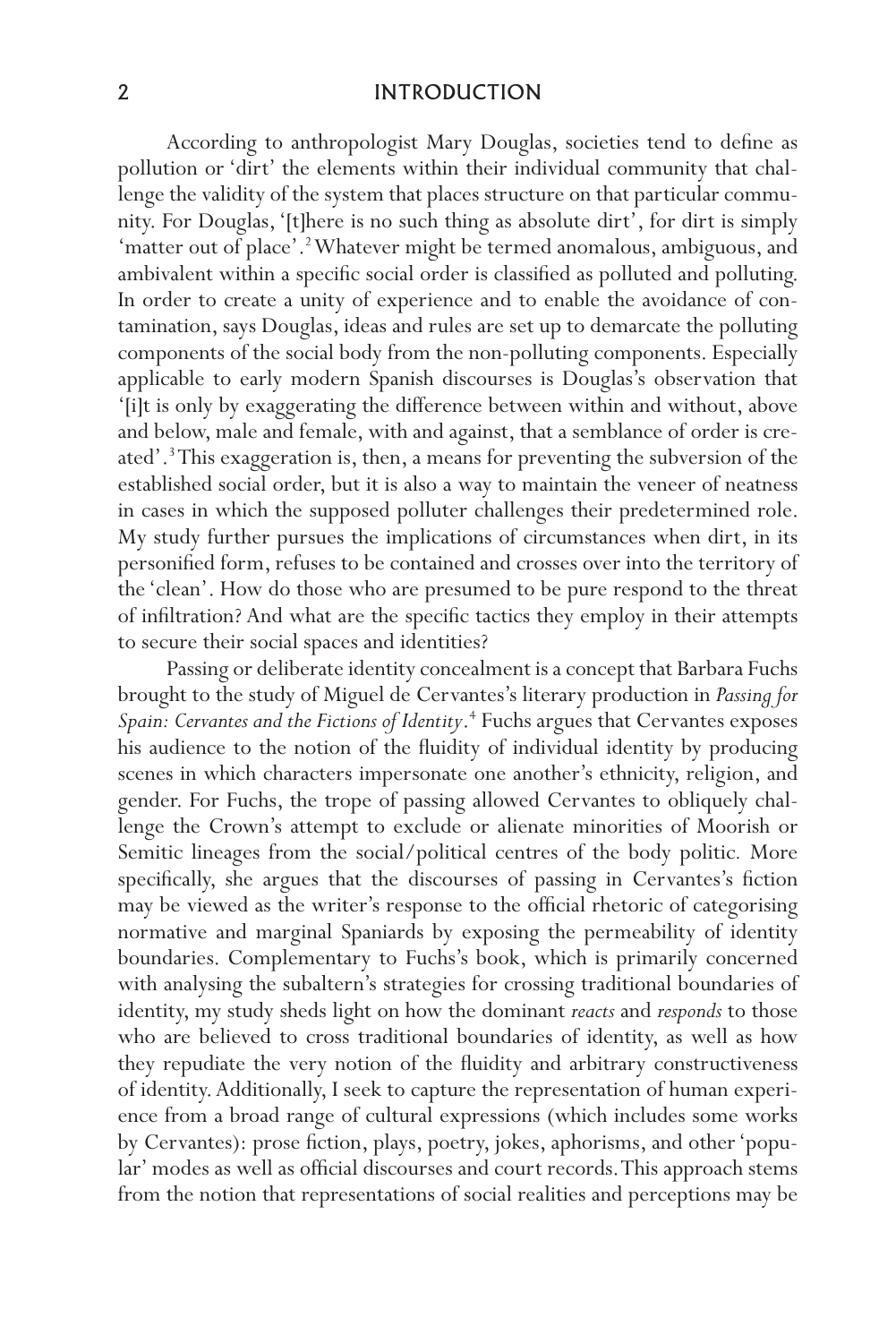captured texturally from imaginative literature as well as from non-literary narratives. In selecting which texts to examine, I have placed more weight on a text's representational significance than on its aesthetic value. Inspired by Stephen Greenblatt's approach to cultural productions, I adopt the view that all types of narratives – whether technically literary or not – can be meaningful sources for the analysis of ideological discourses.<sup>5</sup> As argued by Greenblatt, avoiding a preconceived notion of literariness may allow the critic to become engaged with texts that might reveal unanticipated aesthetic dimensions.<sup>6</sup> In step with Mary Douglas, James Boon, Clifford Geertz, and other anthropologists, Greenblatt suggests that 'the facts of life are less artless than they look, that both particular cultures and the observers of these cultures are inevitably drawn to a metaphorical grasp of reality'.7 This approach recognises that all cultural practices are shaped by the circulation of a type of social currency, a 'social energy' infused by emotions of power, anxiety, and desire.<sup>8</sup> This social energy is reflected in textual representations, which themselves contribute to that very same social energy.<sup>9</sup> I focus on one important aspect of the social currency of early modern Spain, that is, the anxiety that arose from the physical similarities between peoples of supposedly conflicting religious origins and inherited social ranks, and on how this anxiety shaped the world-view of dominant Spaniards.

Ever since Américo Castro demonstrated the pervasiveness of impersonation among converted Jews and low-borns during early modernity, studies on early modern Spain have been considerably focused on unveiling the strategies utilised by new Christian converts and alleged social inferiors to express dissenting views in the context of Counter-Reformation Spain.10 The investigations of the literary and cultural critics Francisco Márquez Villanueva, Carroll Johnson, William Clamurro, and more recently Barbara Fuchs have reminded us that in seemingly innocuous scenes of disguise and masking, one may find glimpses of the mechanisms used by Conversos, Moriscos, and/or low-borns to survive and, in some cases, thrive in unfavourable environments.<sup>11</sup> The premise of this scholarship is that subaltern Spaniards camouflaged their religio-cultural roots and unorthodox ideas as a means to coexist with dominant Spaniards – that is, Old Christians (Spaniards without Jewish or Moorish ancestry) and presumed high-borns – who were intolerant of beliefs and behaviours that ran counter to conventional Christian ideology. This approach has implicitly postulated that the social energy that led to the massive marginalisation of Conversos, Moriscos, and/or low-borns from central social spaces, and the marginals's attempts to hide their true identity, had its roots in the dominant's rejection of sociocultural and genealogical heterogeneity, or 'difference'.

My book proposes that there was a parallel phenomenon at play during early modernity that might have been as resounding and influential as an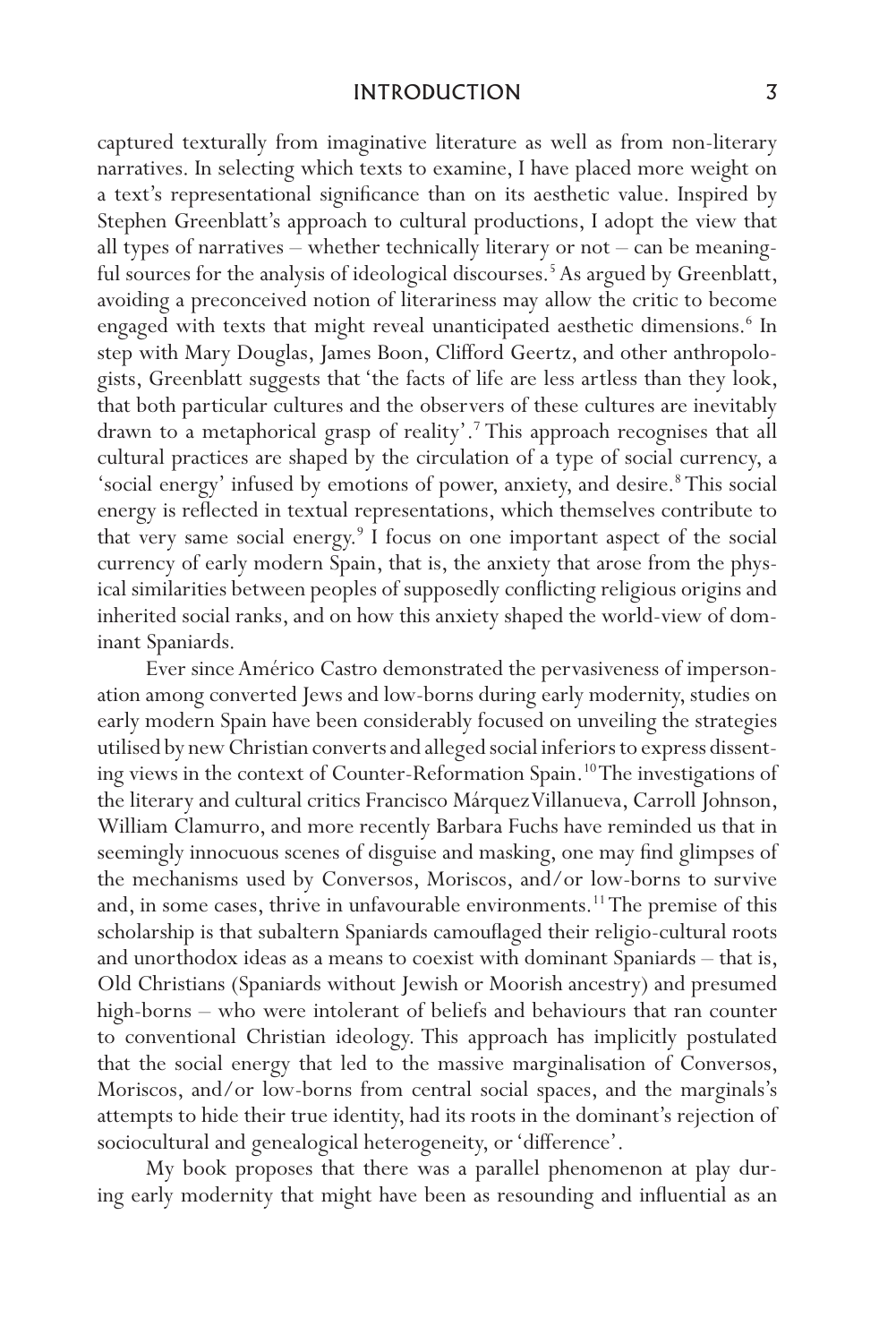anxiety roused by the presence of those who were clearly different. It examines a cultural phenomenon that stems from the insecurity and distress generated when boundaries that differentiated and separated the dominant and the marginal of society could be breached, diminished, or even forgotten, sometimes to the point of changing the very identity and meaning of belonging to the dominant group – a phenomenon I call 'the anxiety of sameness'. I argue that while conspicuous religious and socio-cultural difference was certainly perturbing and unsettling, in some ways it was not as threatening to the dominant Spanish identity as the potential discovery of the arbitrariness that separated them from the undesirables of society – and therefore the recognition of fundamental sameness. Taking this perspective does not require one to diminish the value of the approach of the past several decades, which has emphasised the subversive discourses of alterity. Indeed, a focus on the complex narratives that underline the ideology of the dominant individual or group could be viewed as the natural counterpart to the examination of the discourses of marginality. While the dominant narratives I examine are varied and, at times, conflicting, they are comparable in that they express an invested concern with the identification of difference through visible appearance or other decipherable indicators.

The anxiety of sameness, in the way it is conceptualised here, blooms in the Spanish imagination as the result of the efforts for cultural homogenisation in the post-1492 period, after the Jew and the Muslim disappear from the body politic and at a point when all Spaniards were officially Christians. It is an anxiety that takes the form of an obsession with identity fraud and, more specifically, genealogical fraud. The texts I examine, produced largely in the sixteenth and seventeenth centuries, express an unprecedented and heightened awareness that identities are malleable and that they could be subject to self-fashioning; that a person's self-presentation might mask his or her inherited identity. These works speak of a reaction to the culture of outward compliance, dissimulation, and identity camouflaging that followed the expulsion of the Jews (1492), the Muslims (1502–1526), and the Moriscos (1609–1614), as well as the legalisation of discriminatory practices targeting genealogical 'inferiors', namely Conversos, Moriscos, and low-borns. I agree with Georgina Dopico Black that, by the seventeenth century, the lack of 'any reliable way to identify otherness' generated 'a kind of nostalgia for the more secure legibility of bygone days'.<sup>12</sup> This is not to say that anxieties about religious, social, or genealogical camouflaging were completely absent prior to the period on which this book is focused.

To better appreciate the flourishing of this type of anxiety in early modern Spanish texts, it is helpful to consider the preceding events that influence the development of the genealogical fixation. Historians have noted that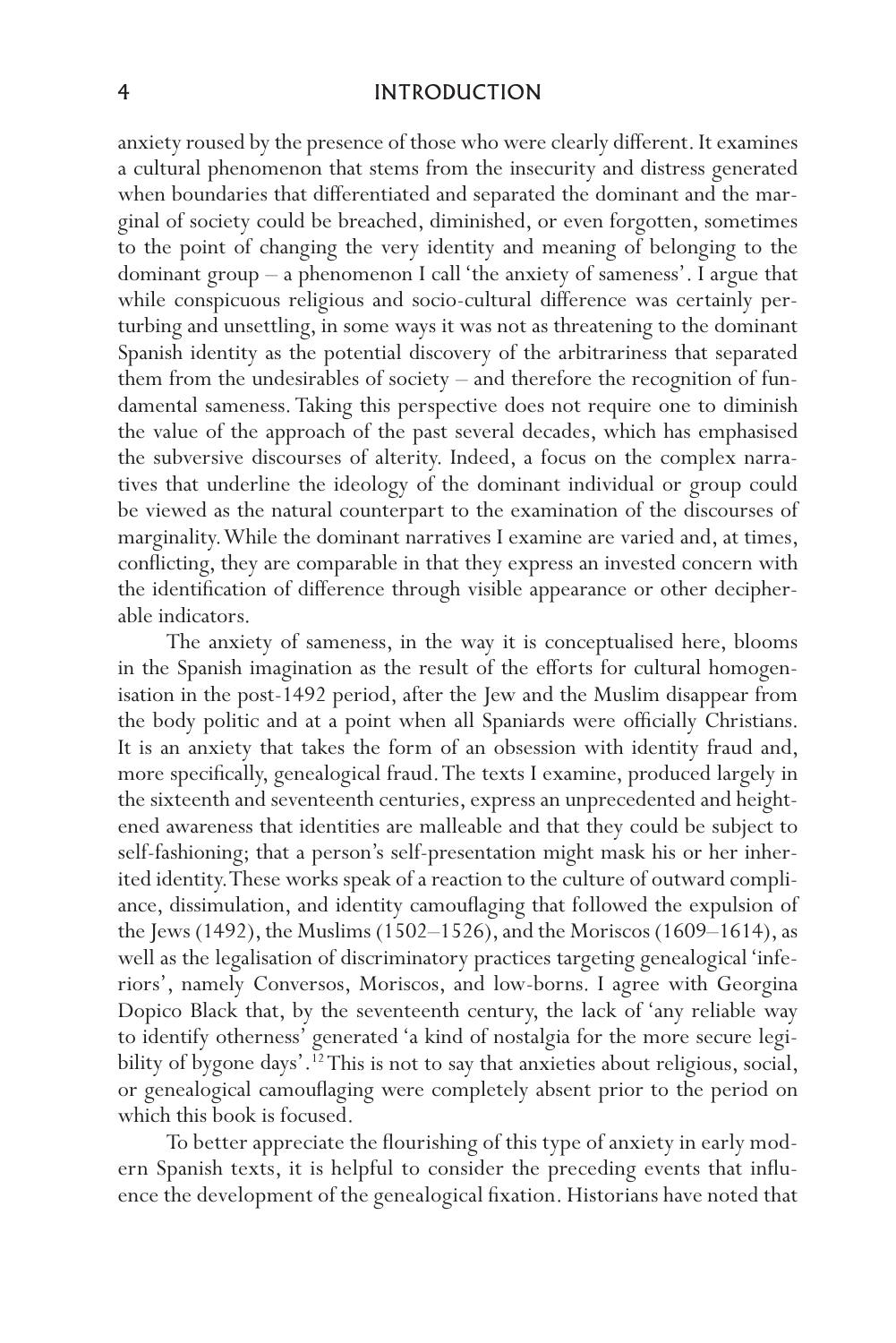the mass conversions that resulted from the anti-Jewish pogroms of 1391, and the barrage of segregation rules and economic restrictions placed on non-Christians in the early 1400s, engendered doubts about the authentic faith of the newly converted.<sup>13</sup> David Nirenberg points out that both Jews and Christians (old and new) were fearful of betrayals within their own groups, and grew frustrated at the inability to pin down the religion of individuals who had converted and/or apostatised. But Nirenberg clarifies that the link between religious ancestry and religious affiliation was rarely made.<sup>14</sup> It was in the second generation after the first mass conversions that natural or birth Christians (*cristianos de natura*) began to place a growing emphasis on religious inheritance. This development coincided with an unparalleled number of new converts gaining distinguished political positions in royal, urban, and ecclesiastical administration in Castile and Aragon and further infiltrating oligarchies by marrying into aristocratic circles. Jewish converts Fernando de Cavallería, who became the royal treasurer of Fernando I of Aragon, and Pablo de Santa María, who became Bishop of Burgos and a trusted counsellor of Enrique III, were well known among very many other Conversos whose baptisms were followed by their meteoric rise within influential institutional hierarchies.<sup>15</sup>

The authenticity of the conversion of Muslims in Christian Castile and Aragon, in contrast, was not a matter of contention in the high middle ages due to the mere fact that conversions were so rare among Muslims living under Christian rule. Brian Catlos has found that, save a few exceptions, Mudéjares in late Christendom tended to hold on to their religion and cultural practices, even in cases of enslavement.<sup>16</sup> Mark Meyerson's research confirms that 'until 1501 the complicating factor of a large number of Moriscos, Muslim converts to Christianity, did not exist … there was still no confusion between Muslim and Christian identities [*sic*]'.17 Mudéjares were not overtly interested in Christian conversion and absorption. Ana Echevarría found in her study of Muslim converts in Castile, based on about a hundred Moorish guards of King Juan II and King Enrique IV, that most of the New Christians had conspicuously retained their native place-name or their father's name, following Islamic tradition.18 It could be surmised, then, that Conversos were singled out as problematic while the few Moorish converts were not, mainly because the latter were not in positions that could exert fiscal authority over the general population and did not compete for political posts with Old Christians in urban oligarchies or in the royal courts.

Fiscal problems and anxieties about political competition were indeed factors that led to the earliest theorisation of the corrupted lineage of Conversos during the Toledan revolts of 1449. It is necessary to emphasise, nonetheless, that the uprisings in of themselves were not exclusively motivated by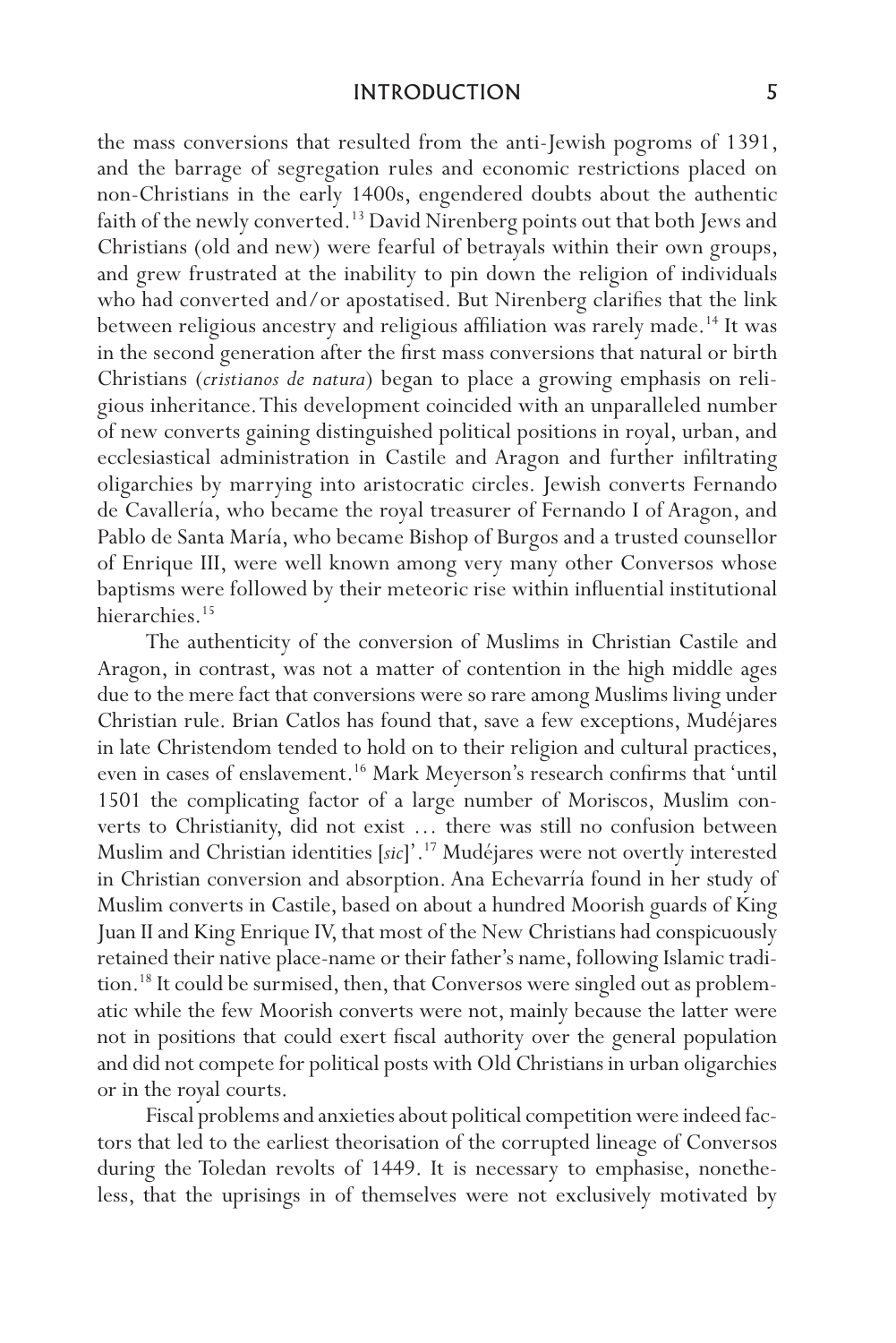anti-Semitism. According to Angus MacKay and Nirenberg, the revolts manifested a general frustration of the Toledan population and its leaders, which was grounded in a complex combination of the sharp rise in prices of food staples in the mid-1400s, the decline in the economic fortunes of the petty nobility, and political rivalries between the non-Converso Toledan elite and the government of Juan I.<sup>19</sup> The revolts began as protests against a tax levied by Juan II's constable Álvaro de Luna at a time when there was serious crisis of subsistence in the region. Mobs, rallied by an *odrero* (leather-bottle maker) known to have been infuriated by the two gold coins he was forced to pay by tax collectors, burned the home of the Converso municipal treasurer Alonso Cota and slaughtered a number of other Conversos who had come to the defence of their neighbour.<sup>20</sup> The anti-Semitic turn of events – which resulted in the burning, pillaging, and murder of Converso residents – came only after the *alcaide* and royal liaison Pero Sarmiento turned against Juan II and became the primary demagogue of the rebellions.<sup>21</sup> Sarmiento – resentful about a recent demotion at Court – seized on the collective disappointment with the Crown's fiscal policies and essentialised the issue as a Converso problem. Sarmiento asserted that virtually all Conversos were Christians only in name, and as they were indistinguishable from their Jewish parentage, sought to destroy the bodies and souls of Old Christians.<sup>22</sup>

The *sentencia-estatuto* – an incipient form of a *limpieza de sangre* or purity of blood statute – formulated by Sarmiento and fellow Toledan rebels ruled that all persons of Jewish linage should be barred from all public offices in the city of Toledo. In subsequent versions, *limpieza* clauses also encompassed Moriscos and heretics. It is in the *sentencia-estatuto*, Max Hering Torres points out, that we first find the manifestation of the idea that Old Christians were *lindos*, that is, pure.<sup>23</sup> Inspired by Ramón Menéndez Pidal and Antonio Dominguez Ortiz's inference that both *lindo* and *limpio* derive from *limpidus* (clean or clear), Hering Torres makes the perceptive observation that 'as the language of the decree illustrates the concept of *limpieza de sangre* had not yet emerged, but that of *lindos* had'.<sup>24</sup> Sarmiento essentially suggests that religious identity and behaviour are inextricably connected to a person's lineage. Conversos are 'descendants of the perverse lineage of the Jews, in any guise' who are responsible for 'heresies and other wrongdoings, seditions, and crimes'.<sup>25</sup> He furthermore implies that despite the fact that they identify as Christians, they cannot be trusted. Just like their progenitors, they strive to destroy and cause harm to Old Christian *hidalgos*, their ladies, and their estates with cunning and deceit. In a move that anticipates the authors of Converso lineage catalogues (*libros verdes*), Sarmiento ends his pronouncement by exposing the names of existing officials of Converso descent, which he deems 'convenient to learn' in order to discharge them from their posts.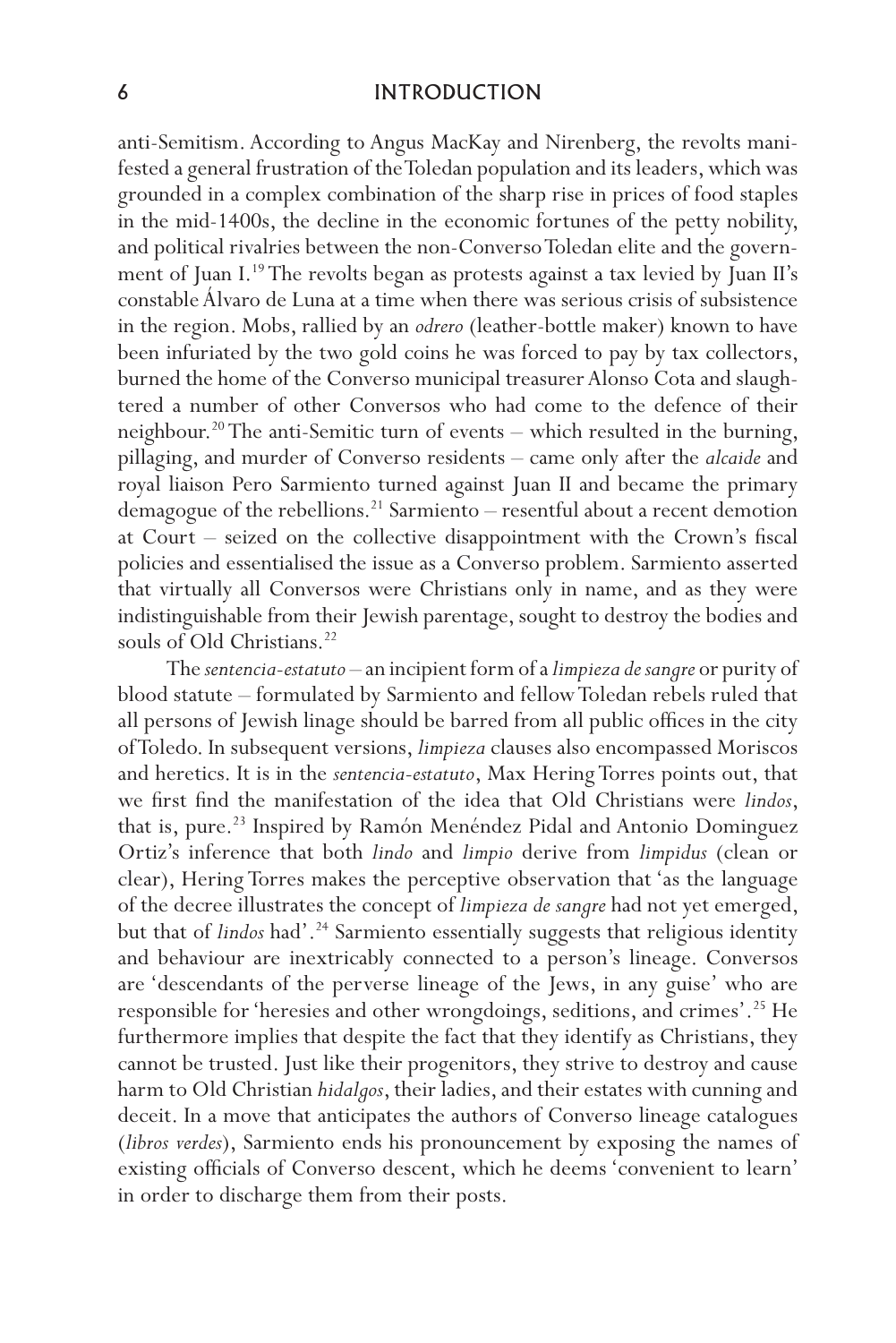The *sentencia-estatuto* was repudiated by Juan II and condemned by Pope Nicholas V, as well as Cardinal Juan de Torquemada (the grandfather of the first Grand Inquisitor Tomás de Torquemada) and the Bishop of Burgos Alonso de Cartagena (son of Pablo de Santa María), among other religious high officials.26 All opposing arguments insisted on the shared inheritance of Jews and Christians and on the spiritual sameness between baptised Jews and baptised gentiles.<sup>27</sup> Support for anti-Converso legislation, however, continued in some sectors, especially after the founding of the Inquisition in 1478, which was itself motivated largely by a need to distinguish the truly converted from the fraudulent ones. Statutes excluding Christians of Jewish descent were passed in the 1480s by two universities, the Colegio Mayor of San Bartolomé (Salamanca, 1482) and the Colegio Mayor of Santa Cruz (Valladolid, 1488), the military orders of Alcántara and Calatrava (1483), the Hieronymite order (1486), and the Spanish Inquisition (1483). In the first half of the 1500s, a few other important religious, educational, and military institutions passed statutes of *limpieza*, such as the Benedictine house of Montserrat (1502), the Cathedral Chapter of Bajadoz (1511), the Cathedral Chapter of Seville (1519), the Franciscan Order (1525), the military order of Santiago (1527), and the Cathedral Chapter of Córdoba (1530). Henry Kamen has alerted us about the dangers of exaggerating the impact of these statutes, as he asserts that they were not widely implemented until the second half of the sixteenth century. Kamen points out that the *limpieza* exemption decrees of the late 1400s were intermittently applied and were generally used against Conversos who had been condemned as heretics.<sup>28</sup>

The efforts to officially disenfranchise Conversos, the attacks they suffered during the mass revolts throughout the second half of the 1400s, and the fear of the Inquisition had an ironic and unintended outcome that became more evident a few generations later. Conversos began to contrive actions that disengaged them, at least superficially, from their religious origins. They progressively moved out of Jewish neighbourhoods, adjusted their eating practices to those of the local majority, abandoned rituals long practised by their ancestors, married into Old Christian families, and hid their Jewish lineages.<sup>29</sup> The priest Andrés Bernáldez wrote in his *Historia de los reyes católicos* (*History of the Catholic Monarchs*) (*c.*1488–1513) that an unacceptable number of Conversos had become 'learned men and scholars, and bishops, and canons and friars, and abbots, and accountants, and secretaries, and officers of Kings and of Grandees'*.* 30 Bernáldez expresses dismay at the arrogance and vainglory that Conversos displayed after having acquired wealth and prominent social positions, in his estimation, through deceitful commercial practices such as usury and by marrying their children to Old Christians of good names.<sup>31</sup> But what upset Bernáldez most is that immoral Conversos – in his estimation some of them secret Jews – were successfully able to pass for 'good' Christians.<sup>32</sup> The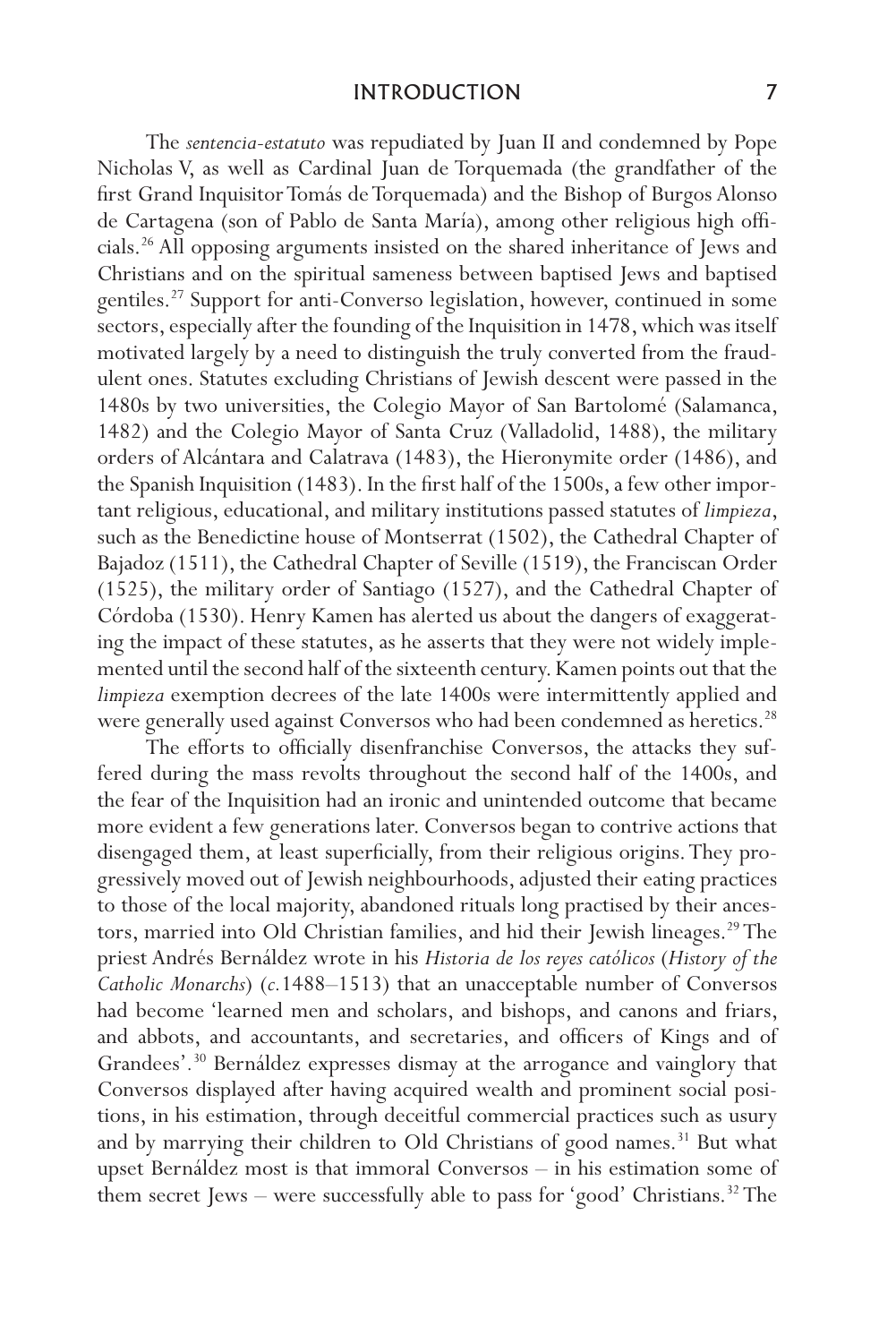camouflaging of Jewish ancestries among Conversos was not new. What is compelling, however, is that it became a common practice among Conversos, as all unbaptised Jews and Muslims (1502–1526) were expelled after the fall of Granada in 1492, and especially as statutes of *limpieza* gained momentum in the mid-sixteenth century.33 As cultural differences between New and Old Christians were growing more ambiguous, the boundaries between wealthy commoners and the low nobility were also becoming more porous. In the texts I examine, the socially dominant could be seen as delineating the members of undesirable groups through the production of discourses that promoted myths about the heresy and the foreignness of New Christians or the uncouthness of false *hidalgos* (the lowest ranked noblemen).

This book explores the multilayered and contradictory obsession with genealogical passing – which often complemented social passing and vice versa – at its height.<sup>34</sup> It examines the perspective of individuals who self-identified as genealogical 'betters' – Old Christians and/or noblemen – and who found the religio-cultural sameness claimed by Conversos, Moriscos, and commoners problematic and destabilising. It seeks to reveal the discursive methods that the insecure but socially dominant subject utilises in order to imagine impure lineages and classify the other in monolithic terms. Among financially insecure Old Christians and/or members of the established nobility, in particular, we see a pervasive fear that they could be potentially mistaken for or even surpassed by others who bore a likeness in semblance but who were traditionally viewed as innately inferior to them. The divergence between the idealised depiction of the foreign Moorish nobleman of pre-Reconquest times and the problematised rendition of the Spanish Morisco illustrates the point that the clearly demarcated outsider was preferable to the Spaniard whose identity was more culturally hybrid and malleable. The Moorish knight in the *Abencerraje* (1561, 1562, 1565) commands an irreproachable dignity and virtue, something with which his Morisco successor is never endowed. There are a few examples in popular anecdotes about the wisdom of pre-Reconquest Jews, but among the texts I evaluate I have not found a single literary text published and contextualised in the post-1492 period in Spain in which a Converso is identified as an unequivocally exemplary character. And while some social reformers produced compassionate accounts about orphans and the abject poor, and proposed measures to improve their lot, they condemned the socially mobile, whom they often identified as overreaching Conversos or Jews.

The anxiety of sameness is a by-product of the anxiety of difference. This is not to say that both anxieties – of sameness and of difference – cannot coexist in the same discourse. Indeed, an anxiety of sameness cannot take root without a pre-existing fear and hostility towards difference embodied in the other. In Spain, this anxiety arises in spaces in which material markers become less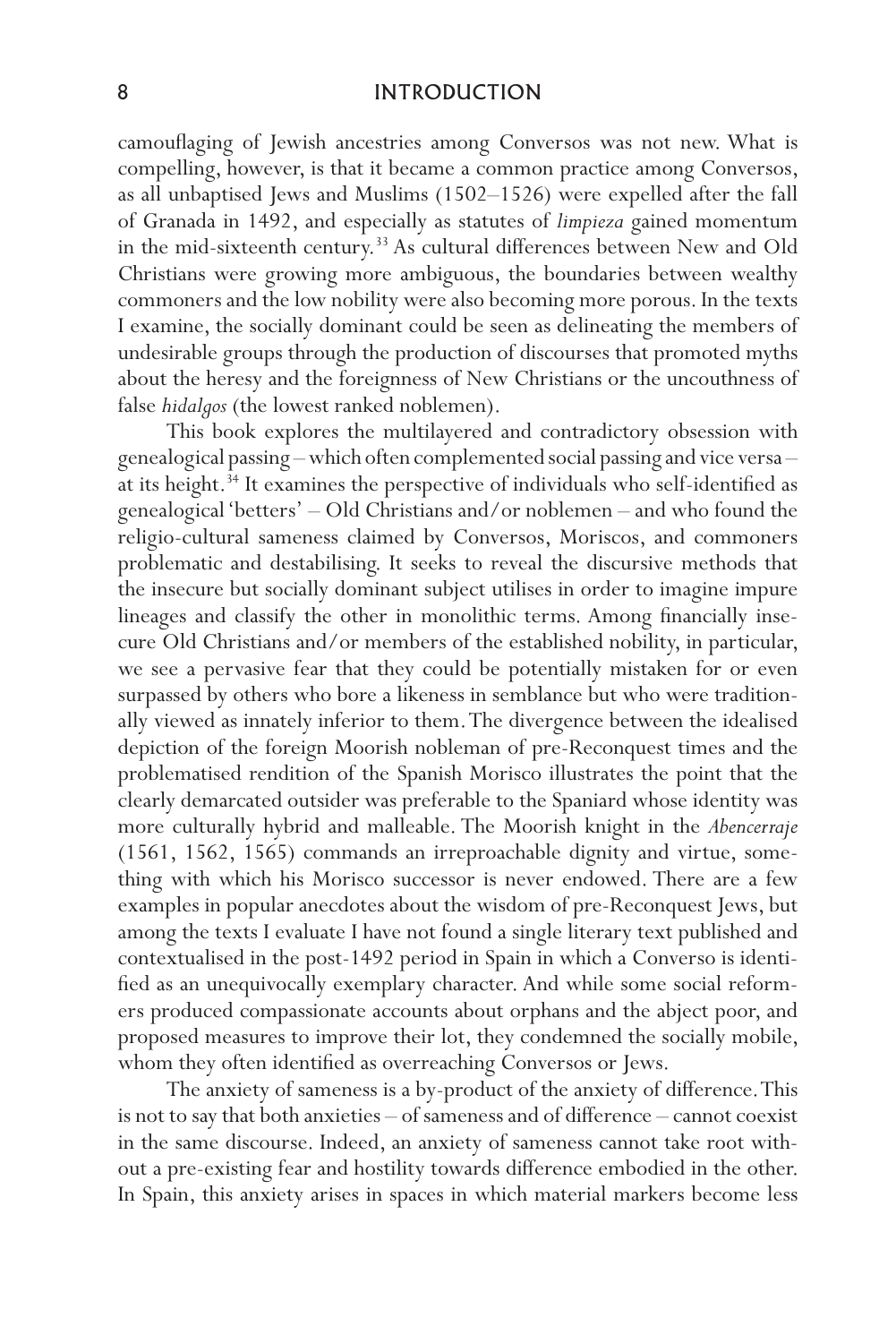effective in classifying subjects into the dominant and the marginal. The dominant then responds to the fear of being overtaken by a passing subaltern by desperately imagining differences – real or not – that would reinforce the validity of the ruling social system. In the case of the urban legend of the runaway, both the black man and the *fulano* are seen as dangerous beings who must be confined away from legitimate society. Not nearly as threatening as the *fulano*, the black man cannot escape, and even if he succeeded, he could not blend into society. The *fulano* is aware that the black man's body is too pronounced to coalesce into the masses and purposely makes an aperture that will only allow himself to pass to the other side of the roof. While the black man's overt figure guarantees his inevitable confinement, the *fulano*'s eerily versatile body allows him to 'miraculously' escape his imprisonment and pass as an acceptable member of Spanish society. Upon hearing this story, Spaniards might have felt that they were under the imminent menace of passers whose bodies were unreadable. After all, anybody could be a *fulano* or the progeny of a *fulano*, perhaps even without being aware of it.

The question of why Iberian Hispanic blacks never posed a social or political 'problem' in the way that Moriscos and Conversos did is a subject that needs to be investigated further and falls outside the bounds of this book. In order to begin to approach this complicated question, however, it might be helpful to consider that blackness was associated with the most abject servant class in the period I examine, even if not all blacks were slaves.<sup>35</sup> The majority of Iberian Hispanic blacks were by and large of sub-Saharan origins, and were forcibly brought to Spain to be sold in the slave market.<sup>36</sup> In early modern Seville, sub-Saharan Africans and their descendants formed the largest group of slaves, followed by light-skinned North African Muslims (*berberiscos*) and Canary Islanders among others.37 Historians of Iberian slavery of early modernity seem generally to conjecture that black slaves were in demand because they were stereotyped as being more docile and less likely to flee than *berberiscos*. 38 José Luis Cortes López argues that they were also believed to be more prone to subjugation, especially if they were *bozales* (non-natives and not speakers of a romance language), were amenable to Christian conversion, and were non-agents in competitive socio-economic spaces.39 *Berberiscos* had the reputation of being arrogant, deceitful, false converts to Christianity, and given the chance, prone to betray their masters. It is possible that the fear of betrayal developed from the stereotype that the *berberisco* slave was a former enemy whose dormant violence had to be contained. Debra Blumenthal found in Valencian court cases of the late fifteenth century that while Muslim slaves were 'presented as feared but respected enemies, these black African *moros* seem to have been regarded as beneath fear and beneath contempt'.40 Baltasar Fra Molinero's study of black characters in Golden Age Spanish theatre supports the view that blacks were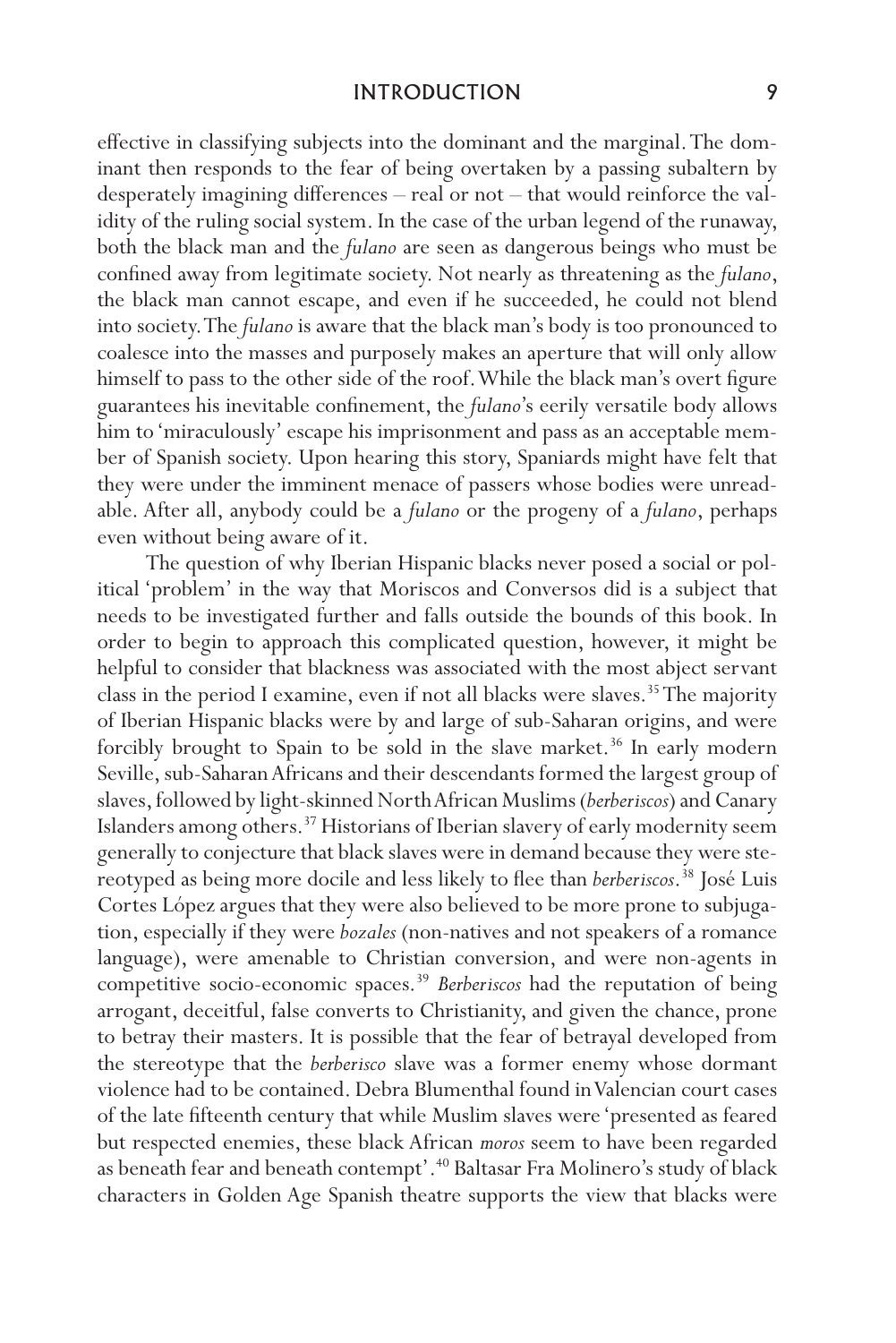formulaically portrayed as either comically simple-minded or potentially dangerous to the body politic but containable because they were seen as being naturally barbaric, morally inferior, and ultimately acquiescent of their contingent existence. Like the black man in the legend of the *fulano*, the plays examined by Fra Molinero represent the body of the black man as bearing the sign of ostensible difference, which provokes anxiety but it is at the same time paradoxically represented as a mark of safety to the body politic.41 In contrast, the anxiety of sameness provoked by the equivocal body of the *fulano*, the body that could potentially carry the Jew, the Converso, or the low-born, breeds imaginative scenes of persecution.<sup>42</sup>

This study identifies and explores the representations and expressions of this anxiety of sameness. It analyses scenes in which socially dominant Spaniards are beset by the breakdown of the boundaries that separate the high and the low and by the perils of hidden social stains. Not knowing who did and did not carry a stain led to the danger of infiltration, of contagion, guilt by association, and identity devaluation. This ambiguity suggested that even the noblest Spaniard who prided himself or herself on his or her pure Visigothic roots could be a passer or the unknowing descendant of one*.* The anxiety of sameness is, ultimately, a manifestation of the early modern individual's confrontation with his or her own subjectivity. In Part I: 'The usurpation of nobility and low-born passers' (Chapters 1 and 2), I discuss representations of the identity crisis that social mobility engendered among members of the established nobility. *Hidalguía* or nobility by birth was a privilege shared by all of the noble ranks of Spain, whether they were, in order of ascending grades, *hidalgos*, *caballeros*, *títulos*, or *grandes.* It was a condition that recognised the genealogical superiority of noblemen over common people. Noblemen were guaranteed, among other material benefits, exemption from direct taxation. But more significant than the financial advantages given to *hidalgos* was their claim to social honour. All *hidalgos*, with the exception of *hidalgos* who had purchased rather than inherited their title, expected and demanded to be publicly acknowledged as equals by fellow *hidalgos* and to be esteemed as superiors by common men. Given that it was naturally impossible for commoners to ever become birth *hidalgos*, the next best option for wealthy merchants and farmers with aspirations of breaking rank was to feign nobility. Successful false nobles would, then, go to great lengths to have their claim to *hidalguía* validated in the royal courts with a writ known as the *carta ejecutoria*.

The perception that true *hidalgos* were under the siege of low-born impersonators is conveyed in official and prescriptive discourses as well as literary works of the period. For the royal canon Pedro Fernández de Navarrete the pragmatic approach to thwarting the breeding of 'pseudonobles' was to prevent commoners from aspiring to social mobility in the first place.<sup>43</sup> He argued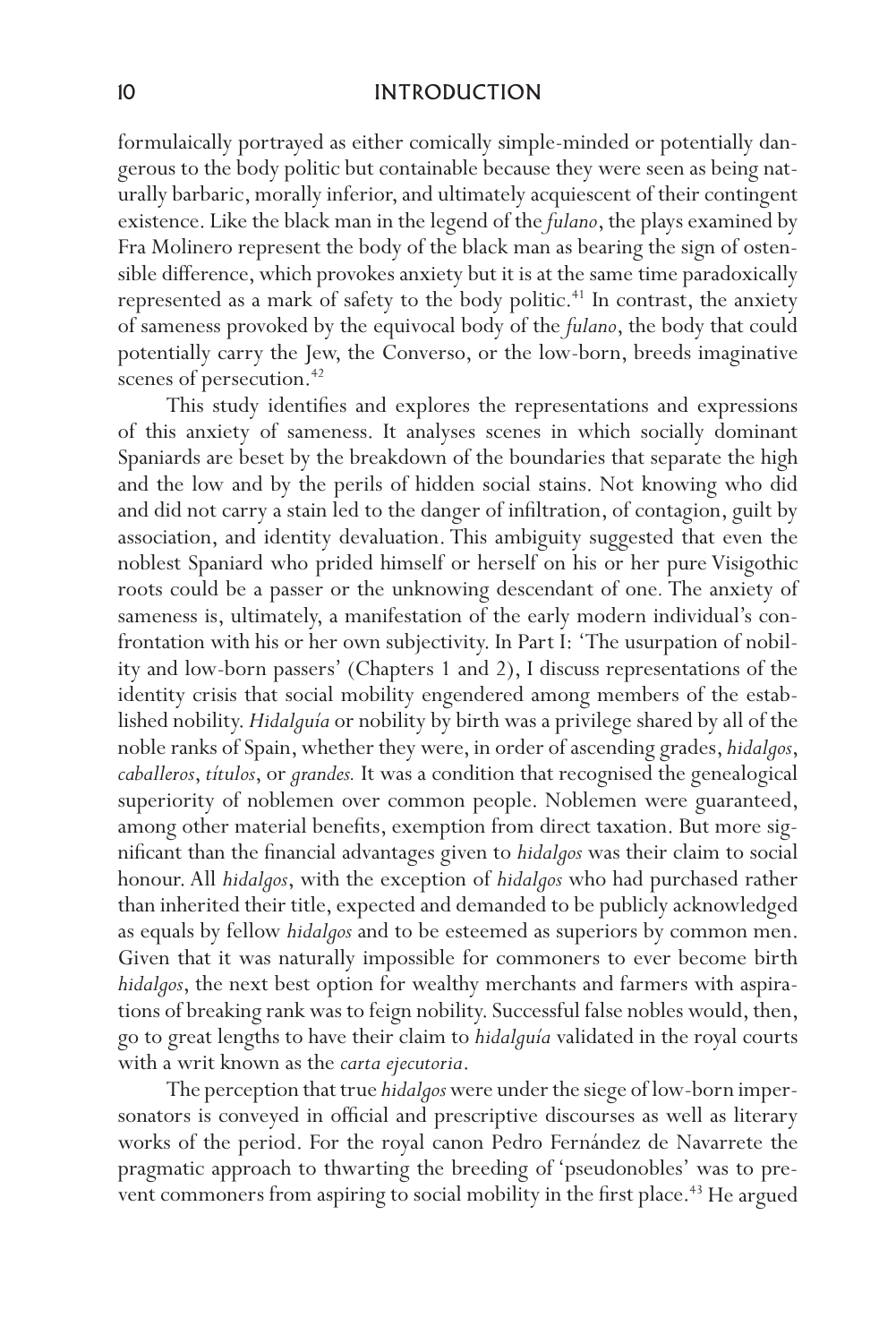that the children of farmers and manual labourers should learn the trades of their parents and be discouraged from pursuing professional careers. Francisco de Quevedo, famously known for his contempt of New and Old Christians with upward mobility, used satire to express his frustration at his own inability to be able to know who was a real nobleman and who was a passer. Throughout his works, Quevedo draws attention especially to the essential role that money plays in the fashioning of a fraudulent nobleman. For Quevedo, money, or *Don Dinero* as he sarcastically calls it in a poem, can deviously reverse the natural social order and transform a miserly shopkeeper into a *caballero*. In my discussion of Diego de Hermosilla's *Diálogo de la vida de los pajes de palacio* (*Dialogue about the Life of Palace Pages*) (1573), a dialogue on the subject of nobility that has received little critical attention, I argue that the writer of the treatise voices the anxiety experienced by the impoverished *hidalgo* towards socially mobile merchants, often passing for *hidalgos*, who surpassed them in wealth and rank. The impoverished *hidalgos* of Hermosilla's dialogue echo other treatise writers, who believed that passing low-borns had laid siege to the traditional nobility and 'usurped' their highborn names with the purpose of destroying their noble lineages. But, as expressed in Hermosilla's work, the *hidalgo*'s identity paradoxically depended on the commoner's longing for his title. As much as *hidalgos* insisted on having commoners comply with the expectations of their inferior status, *hidalgos* also wished them to covet their noble titles*.* Without the envy of others, *hidalguía* failed to be a social reality and existed as nothing more than a legal status that might have qualified a person for certain theoretical privileges.

In the imagination of the ostensible Old Christian elite, all kinds of impure types were passing into what they believed to be their exclusive domain. Just as the rogue of the legendary story of the jail of Seville could turn himself into a mouse or an eel-like creature and slip into lawful spaces, bastard foundlings were believed to be to able turn themselves into lawyers, and low-born merchants into prestigious members of government councils. The literary figure of the Spanish rogue – or *pícaro* – may be seen as embodying the prototype of contemptible low-borns. Indeed, the picaresque works I examine show that their anti-heroes*'* immoral activities are essentially propelled by an unquenchable envy of the *hidalgo*. The *pícaros* of Lope de Vega's *El caballero del milagro* (*The Knight by Miracle*) (1621), Francisco de Quevedo's *Historia de la vida del buscón llamado don Pablos* (*The History of the Life of the Swindler Named Don Pablos*) (1626), and Alonso de Castillo Solórzano's *La niña de los embustes*, *Teresa de Manzanares* (*The Girl of the Lies, Teresa de Manzanares*) (1632) manage to infiltrate and almost stain the lineage of unsuspecting victims. I argue that rather than representing the closure to social mobility or the 're-feudalisation of Spain', as purported by Antonio Maravall, these picaresque works could alternatively express the very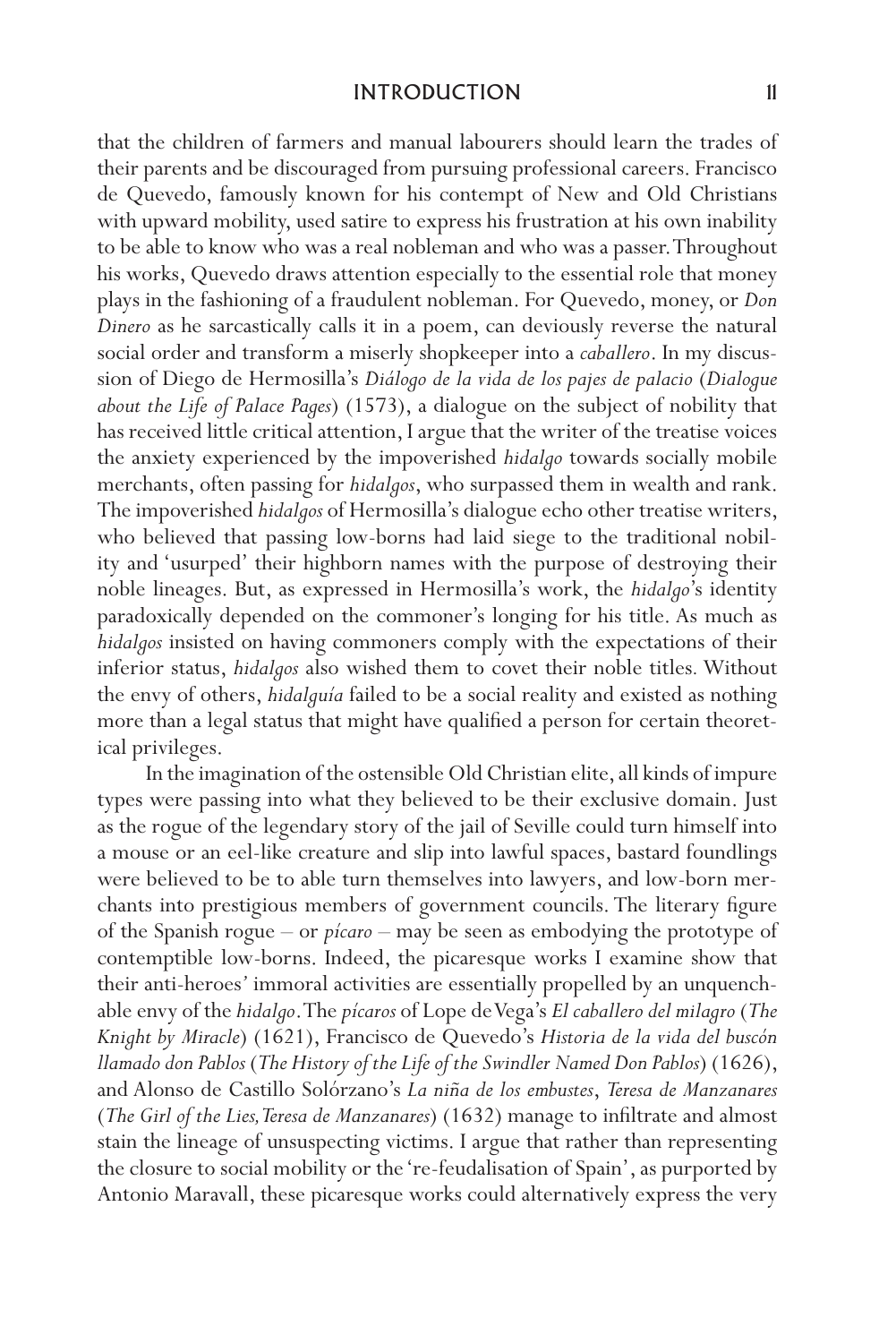opposite point of view: that upper mobility was too accessible to undesirable subjects.

The texts I analyse express the fears of their target audiences by conjuring up the worst-case scenarios of break-ins and veiled assaults by illicit low-borns and by resolving them sensationally on behalf of the ostensible Old Christian elite. They also give the intended readers the sense that they can peek into the otherwise mysterious lives of these imagined impostors and proffer the false impression that they have an insight into the well-shielded secrets of their deceptive performances. I continue the discussion with the example of a different and unique narrative phenomenon, less satirical than the picaresque but also written for the noble circles and its sympathisers. I focus on Vicente Espinel's representation of what his public would have considered the extreme case of social demotion suffered by a virtuous *hidalgo*. The case presented in Espinel's novel *Relaciones de la vida del escudero Marcos de Obregón* (*Tales of the Life of the Squire Marcos de Obregón*) (1618) concerns its eponymous protagonist, a nobleman of the lowest rank, whose poverty forces him to live in a state of servitude to others, who often have shameful backgrounds. The story of Obregón certainly played out one of the most frightening cases for financially insecure nobles. It imagines the nightmarish scenario in which an *hidalgo* has been stripped of the external markers of his class – dress and other signs of wealth – and lives like a commoner, without the social respect that is guaranteed to his class. I end my discussion of social anxiety with an interpretation of the *hidalgo* hero in Cervantes's *Don Quijote* as a figure who initially incarnates the anxiety of sameness and eventually conquers it. The knight-errant departs on his journey with the objective to show the world that he was born for eminence, but in the second part of the book, as the dukes try to turn him into a stereotype, he places greater value on his individuality and softens the elitist social views he had promoted in the first part of the novel. His final return home, confession, and self-baptism as Alonso Quijano el Bueno is proof that he can only find absolute peace when he accepts his sameness with the rest of humanity.

Both commoners and New Christians were often described in elitist narratives as abominable people, but the label of *manchado/maculado* (stained) or *sucio* (dirty) was almost exclusively associated with the latter and, more precisely, with Conversos. Derogatory terms for Conversos connoted either uncleanliness, such as Marrano (pig),<sup>44</sup> or emphasised the unreliability of their religious identities and loyalties, such as *tornadizo* (turncoat, renegade) and *confeso* (one who confesses, repented renegade). The texts I examine in Part II: 'Conversos and the threat of sameness' (Chapters 3 and 4) construct and reinforce the notion of the deceitful identities of Conversos and their stained lineages. They manifest the fear by Old Christians that they were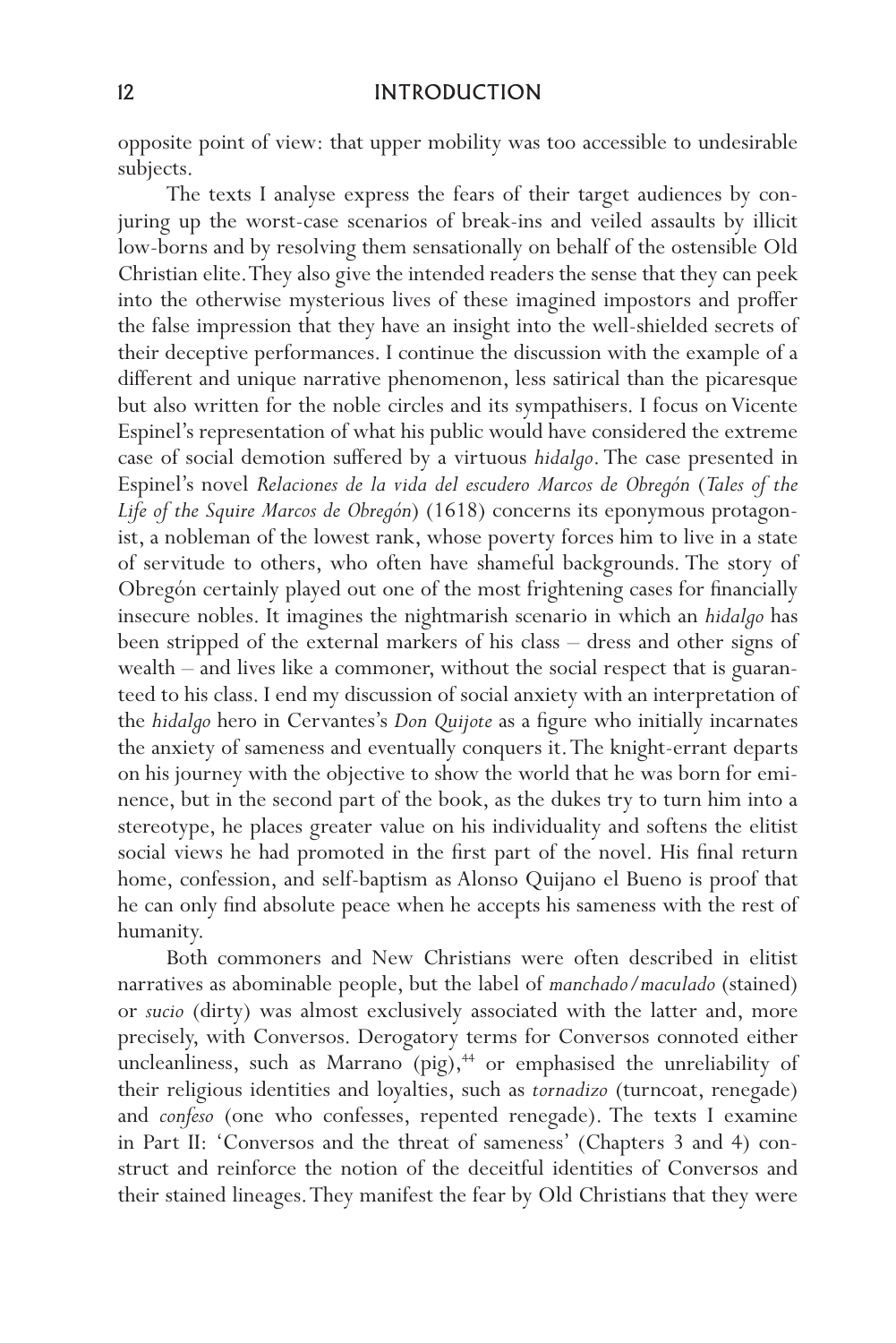under the constant danger of having their lineages contaminated by unidentifiable Conversos who attempted, and often succeeded, at secretly melding their stained blood with the pure blood of Old Christians. These texts implied that if armed with knowledge of the distinguishing features of Conversos, Old Christians could become proficient at identifying even the most sophisticated veneer of sameness*.* Discursive forms of denunciating passing Conversos, furthermore, were unofficial methods of propagating and reinforcing the view that Conversos were morally and physically distinct from Old Christians. Among these we find religious and medical treatises aimed at rendering the Converso body as subhuman and tainted. Theologians Pedro Aznar Cardona, Vicente da Costa Matos, Francisco de Torrejoncillo, and the medical doctor Juan de Quiñones (Philip IV's personal physician) argued – making extensive references to biblical, classical, and scientific sources – that Jews and Conversos exhibited their sinfulness through physical signs, such as elongated rears and skin eruptions, and/or suffered from periodic anal bleeding.

Cataloguing the genealogies of presumed Conversos was another method of unmasking Old Christian impersonators. *Libros verdes* or green books were anonymous catalogues exposing the hidden Converso taint in the ancestries of distinguished families. They aimed at curbing the efforts of Conversos who strove for cultural sameness. I focus on the anonymous *Libro verde de Aragón* (*The Green Book of Aragón*) (1507) and *El tizón de la nobleza española* (*The Stain of the Spanish Nobility*) (1560) by Francisco de Mendoza y Bobadilla*.* Both genealogies reveal a clear, albeit implied, aim: to unyoke the meanings of *hidalguía* and *limpieza.* Green books were essential components of the machinery that produced difference in early modern Spain. But in the end, it is hard to dispute that oral and written genealogies heightened the anxiety of sameness instead of curbing it, especially in high social circles.

While treatises and other elite forms of literature focused on highlighting the difference embodied by the Converso through the use of (pseudo) scientific, historical, and biblical references, popular narratives produced for the general public were more invested in perpetuating the image of Conversos as essentially greedy, non-pork-eating Jews. The folklore of anti-Semitic tales and jokes has been passed on to us partly in written versions, which appear in Melchor de Santa Cruz de Dueñas's *Floresta española de apotegmas o sentencias* (*A Forestal Compilation of Apothegms or Maxims*) (1574), Luis de Pinedo's *Libro de Chistes* (*Book of Jokes*) (*c.*1550), and Luis Zapata's *Miscelánea* (*Miscellaneous Tales*) (1592)*.* Variants of many of the popular stories in these collections were also incorporated in dramas, poetry, prose fiction, and in other miscellaneous writings. Regardless of the literary forms, the tales invariably voice the Old Christian's resistance to acknowledging that social and cultural sameness between Converso and Old Christian could eventually be a reality. The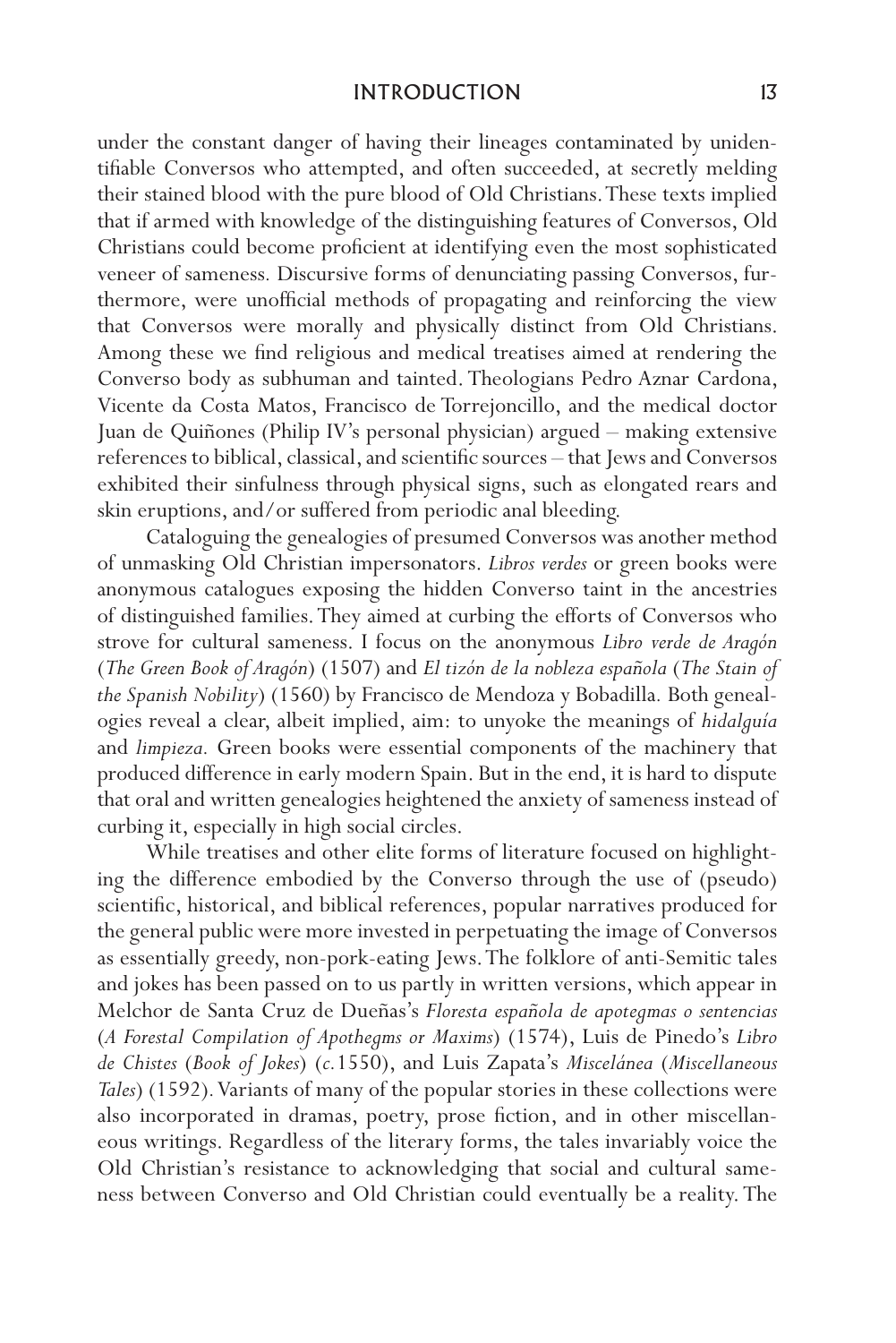anonymous author of the *Diálogo entre Laín Calvo y Nuño Rasura* (*Dialogue between Laín Calvo and Nuño Rasura*) (1570) and Quevedo in his anti-Semitic satire similarly aim at revealing the hidden Converso body, but they are more interested in rendering Converso bodies as grotesque entities that arouse their audience's sense of utter disgust. The Old Christian anxiety of being unknowingly stained by the passing Converso through marriage is specifically addressed by Lope de Vega in his play *El galán escarmentado* (*The Reproved Gallant*) (1598). In this play, the archetypical Converso – wealthy, arrogant, and overreaching – fails miserably in his attempt to infiltrate pure Old Christian lineages. The Converso is denied sameness and Lope de Vega's presumed Old Christian audience is expected to be relieved at this happy outcome. I conclude my discussion of the fear of passing Conversos with an analysis of Cervantes's *El retablo de las maravillas* (*The Spectacle of Marvels*) (1615), a play representing the madness and disorder that ensues when *limpieza*-obsessed Old Christians find themselves incapable of tagging the impure subjects who, they believe, live amongst them. Ultimately, Cervantes alludes to the dominants's fear of confronting the unbearable truth that they might not be different from the conspicuous impure after all.

The term Morisco could be used as an insult when said in a disparaging tone and context. Nonetheless, unlike Converso – and evidently *confeso*, *tornadizo*, or Marrano – the word Morisco was less uniformly stigmatised in the sixteenth and seventeenth centuries. The term begins to be used in legal documents to denote a Christian convert of Muslim origins more uniformly in the first half of the 1500s. Prior to it, *cristiano nuevo de moro* (Moorish New Christian) and its variants were the common designations of Muslim converts.<sup>45</sup> In literary texts, the term Morisco was somewhat unstable. It generally carried negative overtones, but not necessarily. It could indicate a subversive subject, if he or she is portrayed as a renegade or overreaching, but it could also be used to designate a pitiful subject deserving compassion as long as he or she recognised the inferiority of his or her origins and did not try to hide his or her ancestry. Prior to the wars in the Alpujarra Mountains, the Morisco nobleman Francisco Núñez Muley wrote a memorandum to the non-Morisco leadership in Granada, requesting that Moriscos be allowed to continue practising certain key Moorish customs that he argued were non-Islamic. In the memorandum, Núñez Muley referred to himself and his peers as the *naturales del Reino de Granada* (natives of the Kingdom of Granada). The use of the common euphemism punctuated the fact that Moriscos were not foreigners, but rather long-time residents of the kingdom going through a slow process of acculturation.46 As Bernard Vincent argues, Núñez Muley's limited use of the word Moriscos is probably reflective of the negative impressions Old Christians had of the term.<sup>47</sup> After the rebellion of the Moriscos in the Alpujarras, the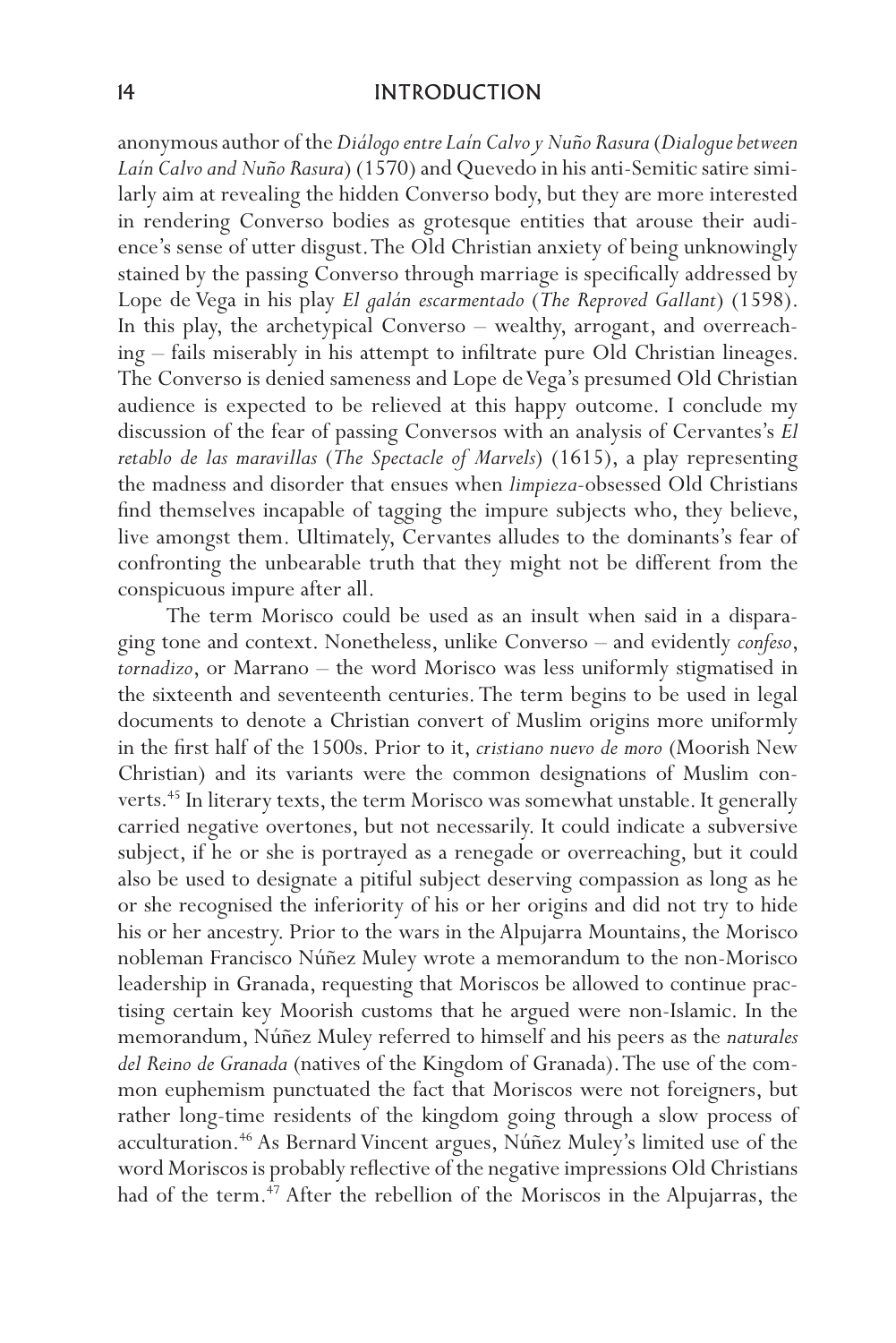characterisation of a Morisco as a *natural del Reino de Granada* could be used to connote subversiveness along with ancestral longevity in Spain. As conflicting as the responses that the appellation Moriscos could prompt on non-Moorish Spaniards were the views regarding the faithfulness of Moriscos to Christianity and to the Spanish King at the end of the 1500s.

Disregarding opposing views, the Spanish Crown justified the official expulsion of more than 250,000 Moriscos between 1609 and 1614 – about 4 per cent of the Spanish population – by arguing that they were innately foreign members of the Spanish kingdoms and lacked the capability to acculturate to Old Christian society. In Part III: 'Moriscos and the reassurance of difference' (Chapters 5 and 6), I concentrate primarily on texts in which, in opposition to the Crown's view, Old Christians expressed tolerance of the cultural differences that set Moriscos apart from Old Christians. I first introduce the propagandistic discourses that justified the expulsion of the Moriscos by figuring Moriscos as the last Moors of the Reconquest, and therefore potential enemies within. I also evaluate Pedro de Valencia's *Tratado acerca de los moriscos de España* (*Treatise on the Moriscos of Spain*) (1606), a text that historians and literary critics have deemed to be exceptionally progressive in the context of the time when it was produced. Valencia believed that instead of expelling them, the government should double its efforts to completely and definitively convert all baptised Moriscos. For Valencia, 'true' conversion entailed the Moriscos's abandonment of all Moorish rituals, dress, and food, and their willingness to intermarry with Old Christians. Valencia believed that religio-cultural tensions could be eliminated if Moriscos achieved absolute cultural and social sameness with Old Christians. But I argue that Valencia's premise that Old Christians could only tolerate Moriscos if they mirrored them in semblance and behaviour runs counter to the sentiments expressed in some of the testimonies given by Old Christians in judicial cases.

In three specific cases that I examine from the post-expulsion period, Old Christians tolerated Moriscos as long as there were some undeniable, distinguishing traits, and as long as they did not threaten the established economic and social order. The 'good' Moriscos – those whose attempts to avoid expulsion were aided by Old Christians – were likely to have simultaneously established reputations as devout Christians and as individuals who recognised their inherent inferiority to Old Christians. In other words, Old Christians saw these Moriscos as being acculturated enough to communicate, socialise, and provide meaningful services to Old Christian society, but were comforted by the fact that their underclass status made them unlikely passers. The Moriscos's signs of difference, in this context, functioned as unassailable marks that reminded Old Christians of their superiority. In effect, a ballad composed years after the expulsion purports that the Moriscos were expelled not because they were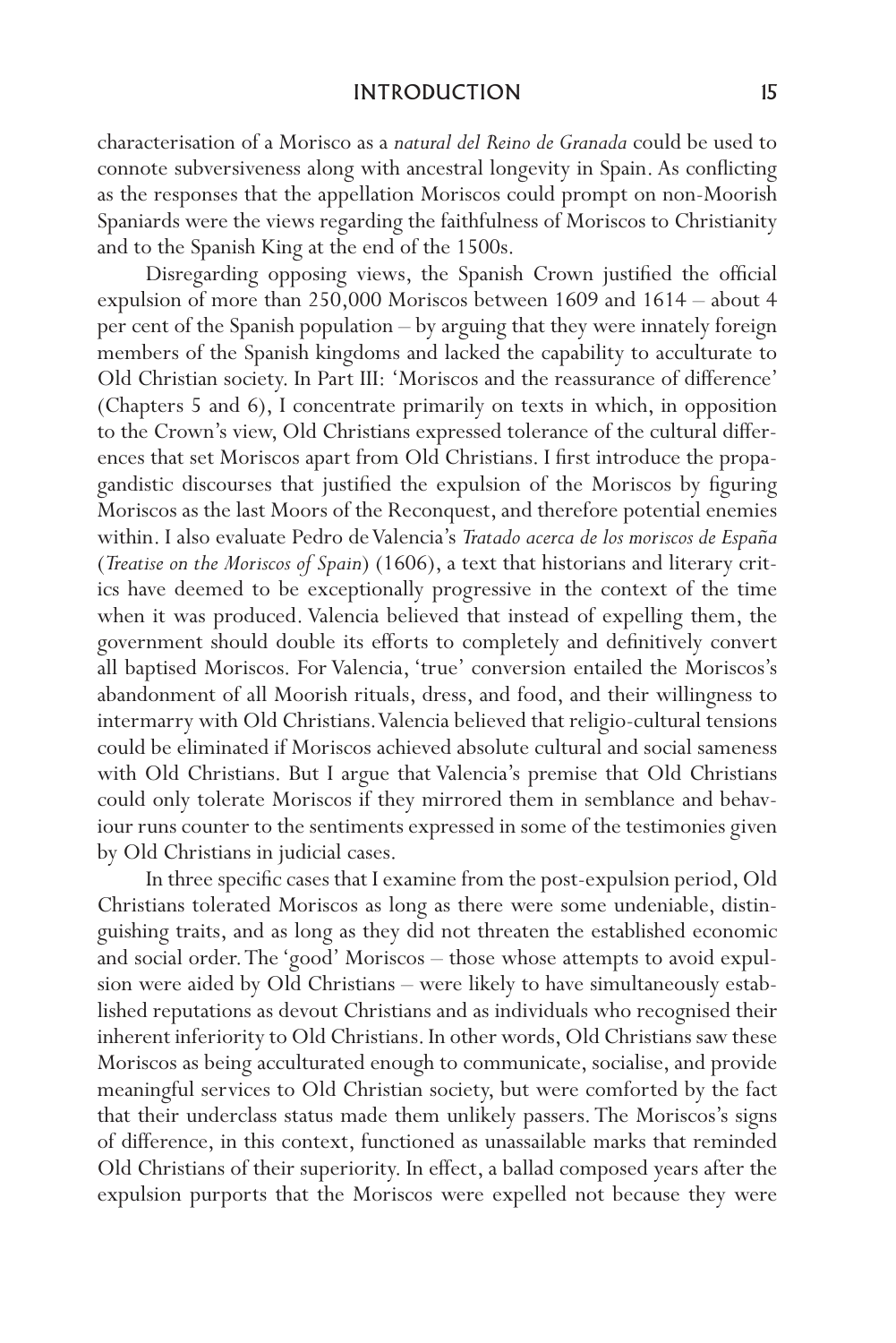unable to acculturate, but on the contrary, because they began impersonating the appearance and behaviour of wealthy Old Christians.

The maurophilic trend in literature, which romanticised the Moor before he became a Morisco, might be indeed interpreted as evidence that Old Christians were more at ease in situations where the assigned inferior subjects carried visible signs of difference. In my readings of *Historia del Abencerraje y la hermosa Jarifa* (*History of Abencerraje and the beautiful Jarifa*) (1561, 1562, 1565) (Morisco ballads), the first part of Ginés Pérez de Hita's *Guerras civiles de Granada* (*The Civil Wars of Granada*) (1595, 1604), and Pedro Calderón de la Barca's *El Tuzaní de la Alpujarra* (*Tuzaní from the Alpujarra*) (*c.*1633, also known as *Amar después de la muerte* (*Love After Death*)), I find that Spaniards may have been attracted to the figure of the noble Moor because he embodied the exemplary defeated enemy. His conspicuous exoticism made him desirable and ultimately domesticable by the figure of the Christian Knight. Cervantes further explores the Old Christian attraction to the figure of the exotic Christianised subject in the second part of *Don Quijote de la Mancha* (1615). Through the exposition of the fictionalised case of Ana Félix, a Morisca attempting to be exempted from the Morisco expulsion edict, Cervantes suggests that her capacity to survive in Spain depends on her willingness to fully repudiate her cultural heritage and at the same time accept that she will not be fully absorbed into the Old Christian population. Cervantes appears to point out through this episode that, ironically, Ana Félix, like the figure of the North African Zoraida of the first part of the novel, has a chance to be retained in Christian Spain because she can still be referred to as a *mora* (a Moor).

The anxiety of sameness arises when both the dominant class and potential social passers agree that the dominant class is more desirable and innately superior, and when the barriers for socio-cultural passing are formidable but are nevertheless somewhat permeable, allowing infiltration by the lower-class individual. The purpose of my book is to expose and study literary and non-literary narratives in which the dominant's anxiety of sameness becomes a focal point in the construction of the other. It does not argue in any way that these discourses were not fraught with self-contradictions or that they were not subject to subversive forms of opposition and resistance. But the narrative ambiguities and contradictory argumentation do not necessarily detract from the dominant's all-pervasive obsession with markers of difference in the period I examine. In the final analysis, the mere notion that there were passers who succeeded in remaining undiscovered was particularly disquieting because it implied that all subjects could be suspected as being counterfeit versions of 'true' Spaniards. My approach to the question of how early modern Spaniards responded to the realisation that their system of classification had been compromised potentially reaches beyond the field of Hispanic Studies. The anxiety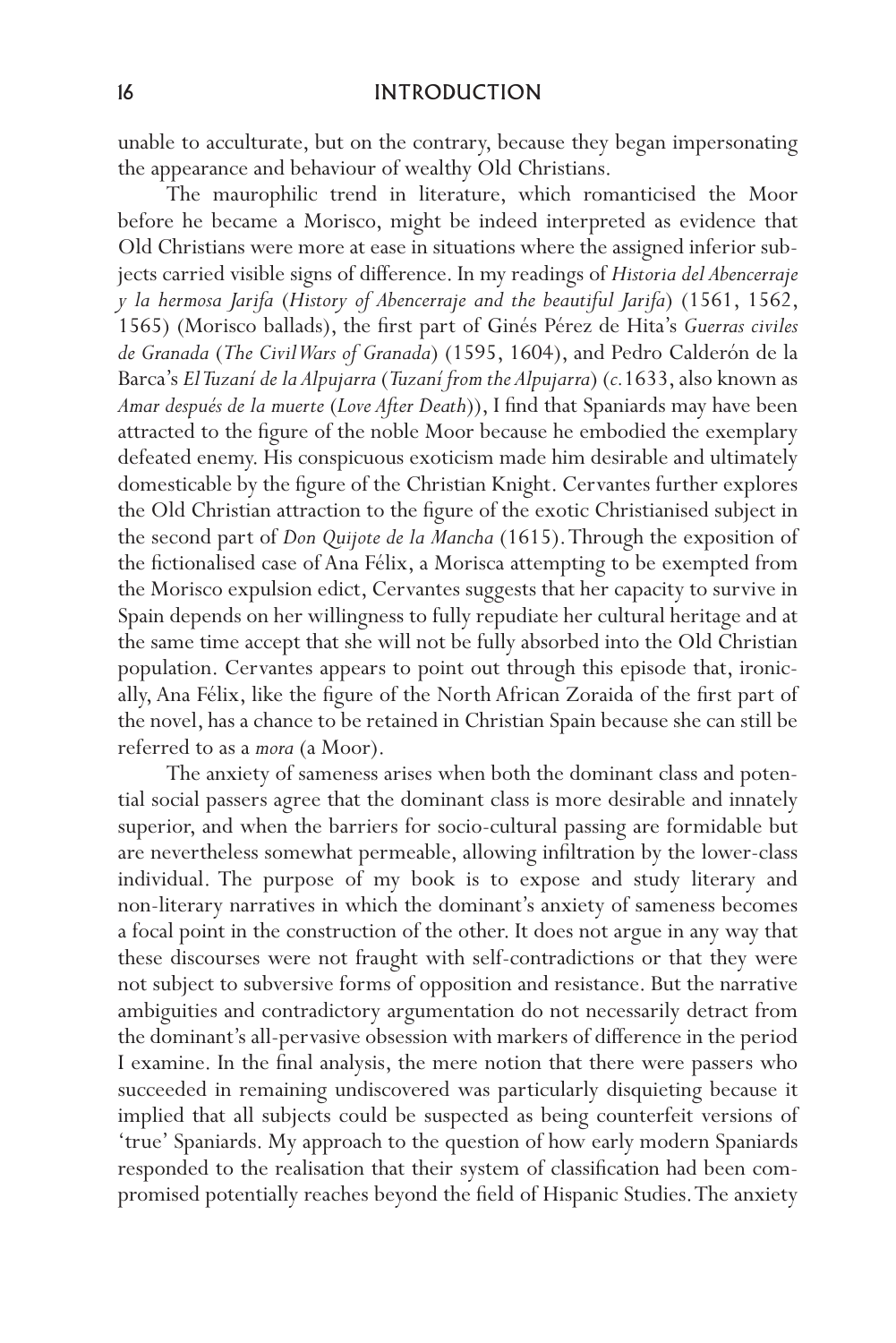of sameness may well apply to other societies ruled by an order that allows for permeable cracks and crevices, through which the undesirable can enter and pass as a legitimate member until he or she stops passing and literally 'becomes' one.

#### Notes

- 1 Pedro de León, *Grandeza y miseria en Andalucía: testimonio de una encrucijada histórica (1578–1616)* (Granada: Facultad de Teología, 1981), 383–384.
- 2 Mary Douglas, *Purity and Danger: An Analysis of Concepts of Pollution and Taboo* (London: Routledge, 2002), 5.
- 3 Douglas, *Purity and Danger*, 50.
- 4 Barbara Fuchs, *Passing for Spain: Cervantes and the Fictions of Identity* (Champaign: University of Illinois Press, 2003).
- 5 Stephen Greenblatt first discussed at length his approach to the study of texts, which he coined 'Poetics of Culture' and which subsequently became better known as 'New Historicism', in *Renaissance Self-Fashioning* (Chicago: University of Chicago Press, 1980), *Shakespearean Negotiations: The Circulation of Social Energy in Renaissance England* (Oxford: Oxford University Press, 1988), and *Marvelous Possessions: The Wonder of the New World* (Oxford: Oxford University Press, 1991). More recently, he (along with Catherine Gallagher) attempted to more clearly articulate the application of the critical approach he founded in *Practicing New Historicism* (Chicago: University of Chicago Press, 2000).
- 6 Greenblatt, *Practicing New Historicism*, 10.
- 7 Greenblatt, *Renaissance Self-Fashioning*, 4.
- 8 Greenblatt, *Shakespearean Negotiations*, 6–11.
- 9 For Greenblatt, the circulation of social energy is 'partial, fragmentary, conflictual', and thus impossible to define (*Shakespearean Negotiations*, 19).
- 10 Influential among Américo Castro's works are *España en su historia: cristianos, moros y judíos* (Buenos Aires: Losada, 1948); *La realidad histórica de España* (México: Porrúa, 1954); *Hacia Cervantes* (Madrid: Taurus, 1957); *De la edad conflictiva: El drama de la honra en España y en su literatura* (Madrid: Taurus, 1961); *Cervantes y los casticismos españoles* (Madrid: Alfaguara, 1966).
- 11 Francisco Márquez Villanueva, *Personajes y temas del Quijote* (Madrid: Taurus, 1975) and *El problema morisco desde otras laderas* (Madrid: Ediciones Libertarias, 1998); Carroll Johnson, *Cervantes and the Material World* (Urbana-Champaign: University of Illinois Press, 2000); William Clamurro, *Language and Ideology in the Prose of Quevedo* (Newark: Juan de la Cuesta, 1991) and *Beneath the Fiction: The Contrary Worlds of Cervantes' Novelas Ejemplares* (New York: Peter Lang, 1997); in addition to Fuchs's *Passing for Spain*, I refer to *Mimesis and Empire: The New World, Islam, and European Identities* (Cambridge: Cambridge University Press, 2004).
- 12 Georgina Dopico Black, *Perfect Wives, Other Women: Adultery and Inquisition in Early Modern Spain* (Durham, NC: Duke University Press, 2001), 41.
- 13 See Philippe Wolf, 'The 1391 Pogrom in Spain: Social Crisis or Not?', *Past and Present* 50 (1971): 4–18; Angus MacKay, 'Popular Movements and Pogroms in Fifteenth-Century Castile', *Past and Present* 55.1 (1972): 33–67, at 59–60; Emilio Mitre Fernández, *Los judíos de Castilla en tiempo de Enrique III: El pogrom de 1391* (Valladolid: Universidad de Valladolid, 1994); and David Nirenberg, 'Mass Conversion and Genealogical Mentalities', *Past and Present* 174.1 (2002): 3–41, at 10.
- 14 Nirenberg makes the observation that Jews who chose migration over conversion were also suspected by their new Jewish neighbours of having renounced their faith, or they were treated with prejudiced for having received baptism, even if they had done so through force ('Mass Conversion', 16–20).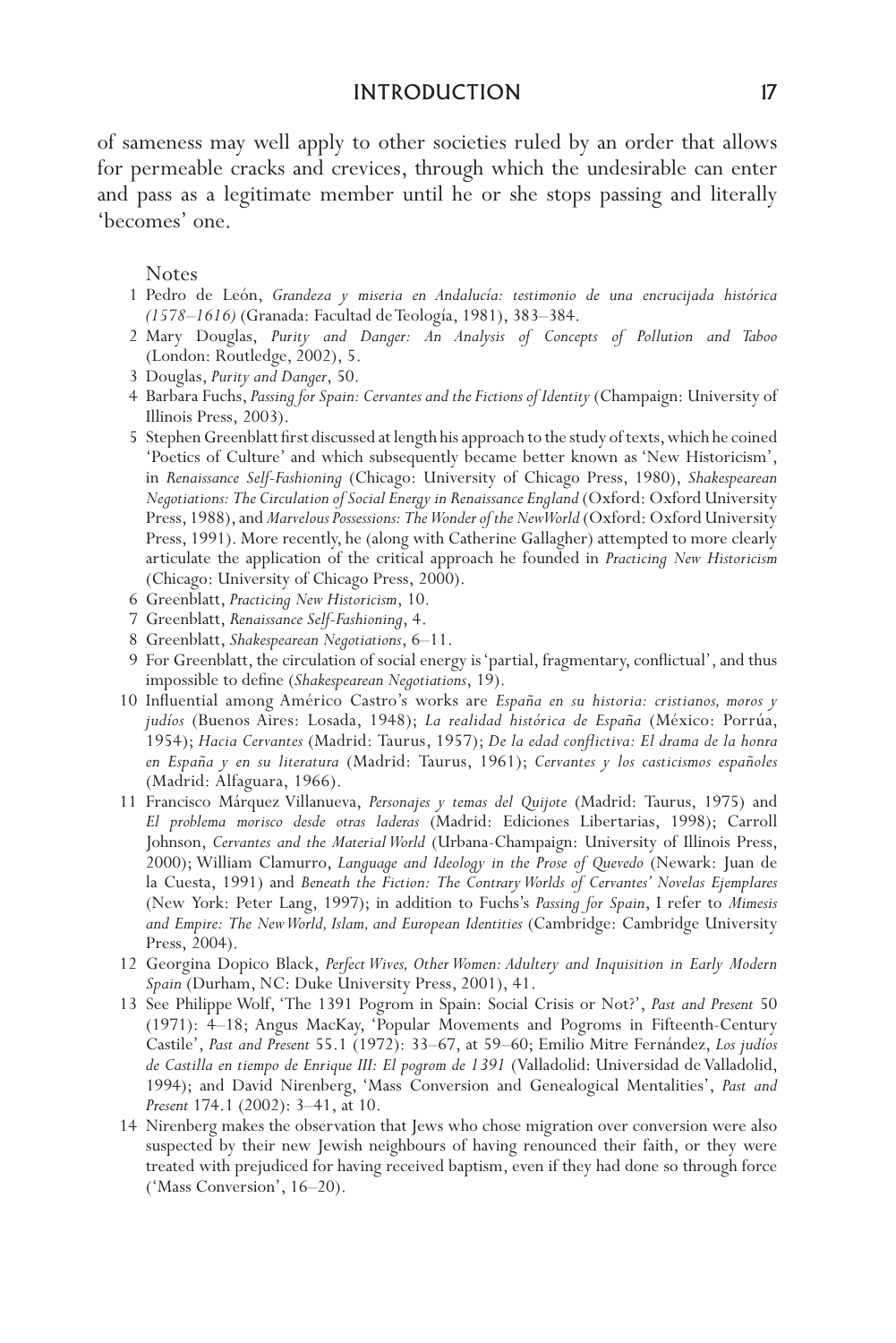- 15 Conversos had successfully taken important roles in royal and ecclesiastical administration, and in some municipal governments, starting in the 1400s. Among highly achieved and noble Conversos were Fernán Díaz de Toledo, *relator* of Toledo and royal secretary to Juan II; Friar Alonso de Cartagena, Archbishop of Burgos and judge of the Royal Tribunal of Juan II; Alonso de Palencia, Latin secretary and chronicler of Enrique IV; Fernando del Pulgar, secretary and royal chronicler of Enrique IV and the Catholic Monarchs; Friar Hernando de Talavera, personal confessor of Isabel I and Archbishop of Granada; and Francisco de Villalobos, personal physician of Fernando of Aragón. Lope de Barrientos, in *Contra algunos zizañadores de la nación de los convertidos del pueblo de Israel* (1449) and Fernán Díaz de Toledo in *Instrucción del Relator para el obispo de Cuenca, a favor de la nación Hebrea* enumerate the names of aristocrats and royal court officials who were of Converso descent. See Norman Roth, *Conversos, Inquisition, and the Expulsion of the Jews from Spain* (Madison: University of Wisconsin Press, 2002), 377–378; MacKay, 'Popular Movements and Pogroms', 45–52; Julio Caro Baroja, *Los judíos en la España moderna y contemporánea*, Vol. 1 (Madrid: Istmo, 2000), 129–135; Francisco Márquez's Villanueva, 'Conversos y cargos concejiles en el siglo XV', *Revista de archivos, bibliotecas y museos* 63 (1957): 503–540; Nicolás López Martínez, *Los judaizantes castellanos y la Inquisición en tiempos de Isabel la Católica* (Burgos: Seminario Metropolitano, 1954), 56–58.
- 16 See Brian Catlos, *Muslims of Latin Christendom, c.1050–1614* (Cambridge: Cambridge University Press, 2014), 82–89, 262–280, and 340–346.
- 17 Mark D. Meyerson, *The Muslims of Valencia in the Age of Fernando and Isabel* (Berkeley: University of California Press, 1991), 12.
- 18 Ana Echevarría, *The Fortress of Faith* (Leiden: Brill, 1999), 192–196. Although there were some areas  $-$  such as in Seville in the early  $1400s -$  where Conversos similarly flaunted their Jewish ancestry, especially if they had descended from high nobles, Conversos were more likely not to acknowledge their origins (Rafael Sánchez Sauz, 'Sevillian Medieval Nobility: Creation, Development and Character', *Journal of Medieval History*, 24. 4 (1998): 367–380, at 376).
- 19 Before the uprising in Toledo, there had been attempts to single out Conversos and distinguish them legally from natural Christians in Barcelona in 1433, and to prevent them from becoming notaries in 1436, and to strip them of brokerships in Lleida in 1437.
- 20 Eloy Benito Ruano, *Toledo en el siglo XV: Vida política* (Madrid: Consejo Superior de Investigaciones Científicas, 1961), 33–37.
- 21 See Ruano, *Toledo en el siglo XV*, 38–59; Fernán Pérez de Guzmán, *Crónica del Señor Rey Don Juan Segundo* (Valencia: Benito Monfort, 1779), 536–539; Juan de Mariana, *Historia general de España*, Vol. 12 (Madrid: Imprenta de D. Leonardo Nuñez de Vargas, 1819), 45–50.
- 22 Sarmiento's belief that Conversos were camouflaged Jews is first stated in a letter to the king in May 1449 (in Ruano, *Toledo en el siglo XV*, 186–190).
- 23 Max S. Hering Torres, 'Purity of Blood. Problems of Interpretation'. *Race and Blood in the Iberian World*. Ed. Max S. Hering Torres, María Elena Martínez, and David Nirenberg (Munster: Lit Verlag, 2012), 11–38, at 16. Sarmiento refers to Old Christians as 'lindos' twice in his document (Ruano, *Toledo en el siglo XV*, 193 and 195.)
- 24 Hering Torres, 'Purity of Blood', 16.
- 25 'Descendientes del perverso linaje de judíos, en cualquier guise que sea', 'por razón de las herejías e otros delictos, insultos, sediciones e crímenes por ellos fasta hoy cometidos y perpetrados' (in Ruano, *Toledo en el siglo XV*, 194).
- 26 Other distinguished religious and political leaders who were against the *sentencia-estatuto* were Bishop Lope de Barrientos, Fernán Díaz de Toledo, and Francisco de Toledo. See Robert A. Maryks in *The Jesuit Order as a Synagogue of Jews: Jesuits of Jewish Ancestry and Purity-of-Blood Laws in the Early Society of Jesus* (Leiden: Brill, 2010), 4–29.
- 27 Henry Kamen, *The Spanish Inquisition: A Historical Revision* (New Haven: Yale University Press, 1992), 232.
- 28 Kamen, *The Spanish Inquisition*, 233–236; María Elena Martínez, *Genealogical Fictions* (Stanford: Stanford University Press, 2008), 43.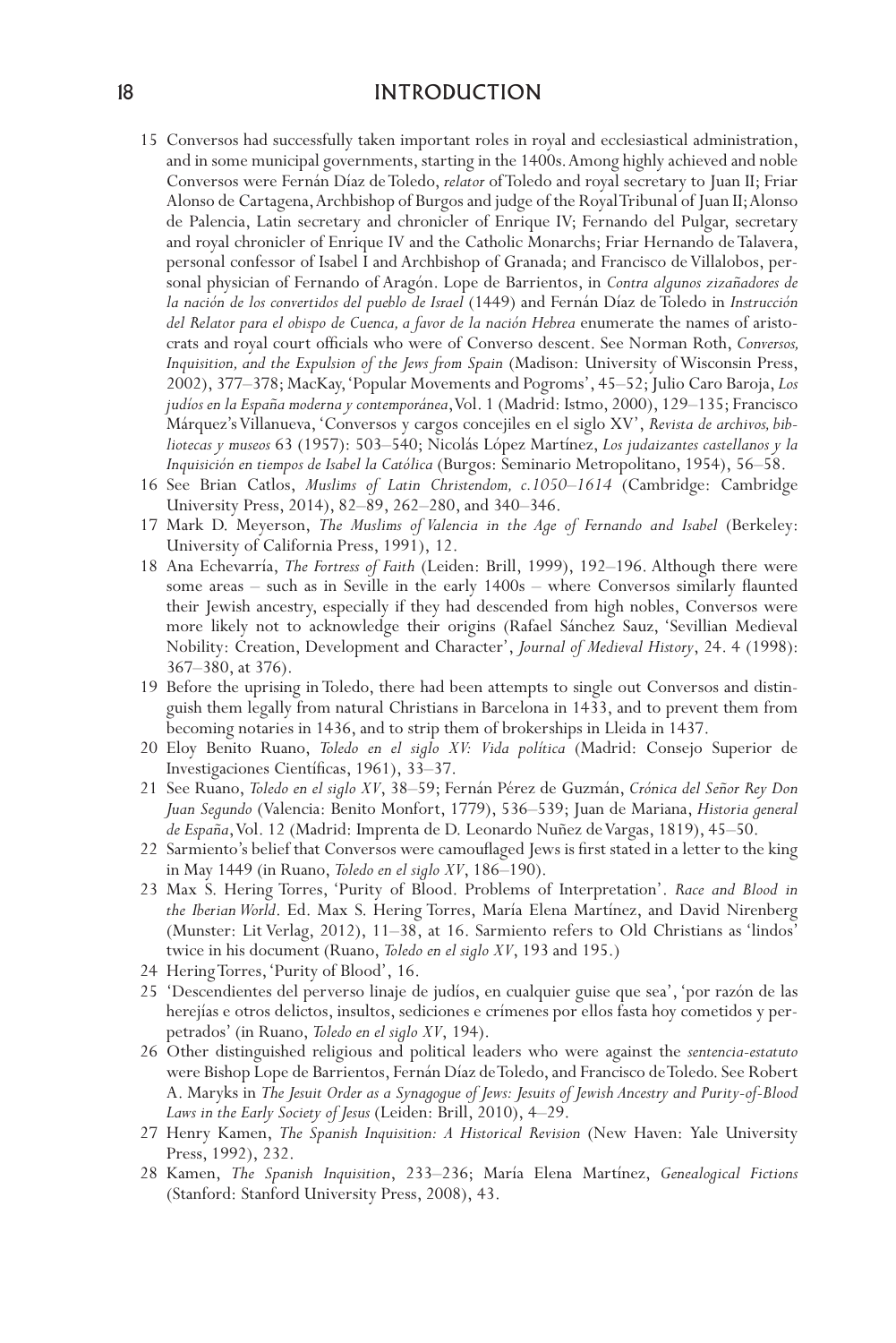- 29 Norman Roth and Benzion Netanyahu argue that although the forced mass conversions in the aftermath of 1391 harboured a strong crypto-Jewish movement, it substantially declined in the following three generations. By the time the Inquisition was established, they agree that most Conversos considered themselves faithful to Christianity. Old Christians were able to distinguish them well into the 1400s because they formed compact groups in urban areas and naturally held on to remnants of Jewish culture (Benzion Netanyahu, *The Origins of the Inquisition in Fifteenth Century Spain* (New York: Random House, 1995), 196–197; Roth, *Conversos, Inquisition, and the Expulsion of the Jews from Spain*, 216–270, 317–318). Yitzhak Baer and Yosef Haim Beinart contend, on the other hand, that crypto-Judaism was active all throughout the fifteenth century (Yitzhak Baer, *A History of the Jews in Christian Spain.* Trans. Louis Schoffman. Vol. 2 (Philadelphia: Jewish Publication Society, 1966), 246, 278, 424; Haim Beinart, *The Expulsion of the Jews from Spain*. Trans. Jeffrey M. Green (Oxford: Littman Library of Jewish Civilization, 2002), 2, 19). I agree with María Elena Martínez, who takes the view that the attempt to classify a true convert v. a false convert is problematic in itself because of the impossibility of separating cultural practices from religious beliefs and practices. According to Martínez, most Conversos 'fell in between these two categories and partook in a variety of Christian and Jewish practices', depending on their knowledge of Christian/Jewish doctrine, sociopolitical contexts, and personal experiences (Martínez, *Genealogical Fictions*, 38).
- 30 'Sabios, e doctos (*sic*), e Obispos e Canónigos, e Frailes, e Abades, e Sabios, e Contadores e Secretarios, e Factores de Reyes e de Grandes Señores'. (Andrés Bernáldez, *Historia de los reyes católicos D. Fernando y Da Isabel, Crónica inédita del siglo XV, escrita por el bachiller, Andrés Bernáldez, cura que fue de los Palacios*. Vol. 1 (Granada: D. José María Zamora, 1856), 97).
- 31 Bernáldez, *Historia de los reyes católicos*, 98.
- 32 'Algunos se mezclaron con fijos e fijas de *Caballeros* christianos viejos con sobre de riquezas que hallaron bien aventurados por ello por los casamientos y matrimonios, que ansi ficieron, que quedaron en la inquisicion por buenos cristianos (Bernáldez, *Historia de los reyes católicos*, 99).
- 33 Moderate estimates place the number of Conversos who stayed in Spain after the expulsion at about 750,000 (Roth, *Conversos, Inquisition, and the Expulsion of the Jews from Spain*,332).
- 34 I do not mean to suggest that religious passing was substituted by genealogical passing. In most cases concerning Conversos passing for Old Christians, we see that these concepts appear conflated.
- 35 Douglas's point that societies at large believe that marginals 'who become too numerous and bold can threaten their patron's lineage', may partly explain why sub-Saharan Africans were not considered to be a danger to Spanish society at large, like the Conversos or Moriscos (*Purity and Danger*, 129).
- 36 Sub-Saharan Africans came overwhelmingly from upper Guinea, Senegambia, and Angola in the sixteenth century (José Luis Cortés López, *La esclavitud negra en la España peninsular del siglo XVI* (Madrid: Ediciones Universidad de Salamanca, 1989), 160).
- 37 María del Rosario Santos Cabota found that about 75 to 80 per cent of Sevillian slaves were blacks, while Rocío Periáñez Gómez found that about 66 per cent of the slaves in Zafra, one of the largest slave markets, were black (María del Rosario Santos Cabota, 'El Mercado de Esclavos en la Sevilla de la primera mitad del siglo XVII'. *La antigua hermandad de los negros de Sevilla: etnicidad, poder y sociedad en 600 años de historia*. Ed. Isidoro Moreno Navarro (Sevilla: Universidad de Sevilla, 1997), 501–509; Rocío Periáñez Gómez, 'La introducción de los negros por la frontera extremeña y sus distribución posterior'. *La esclavitud negroafricana en la historia de España. Siglos XVI y XVII*. Ed. Aurelia Martín Casares y Margarita García Barranco (Granada: Editorial Comares, 2010), 35–54). The number of black slaves increased dramatically between 1580 and 1640 due to the annexation of the Portuguese Crown to Castile and its increased access to the slave trade from Angola and Guinea (Antonio Domínguez Ortiz, *La esclavitud en Castilla durante la edad moderna* (Granada: Editorial Comares, 2003), 372). Slaves could also be Turkish Muslims, Arab Muslims, Amerindians, and Asians.